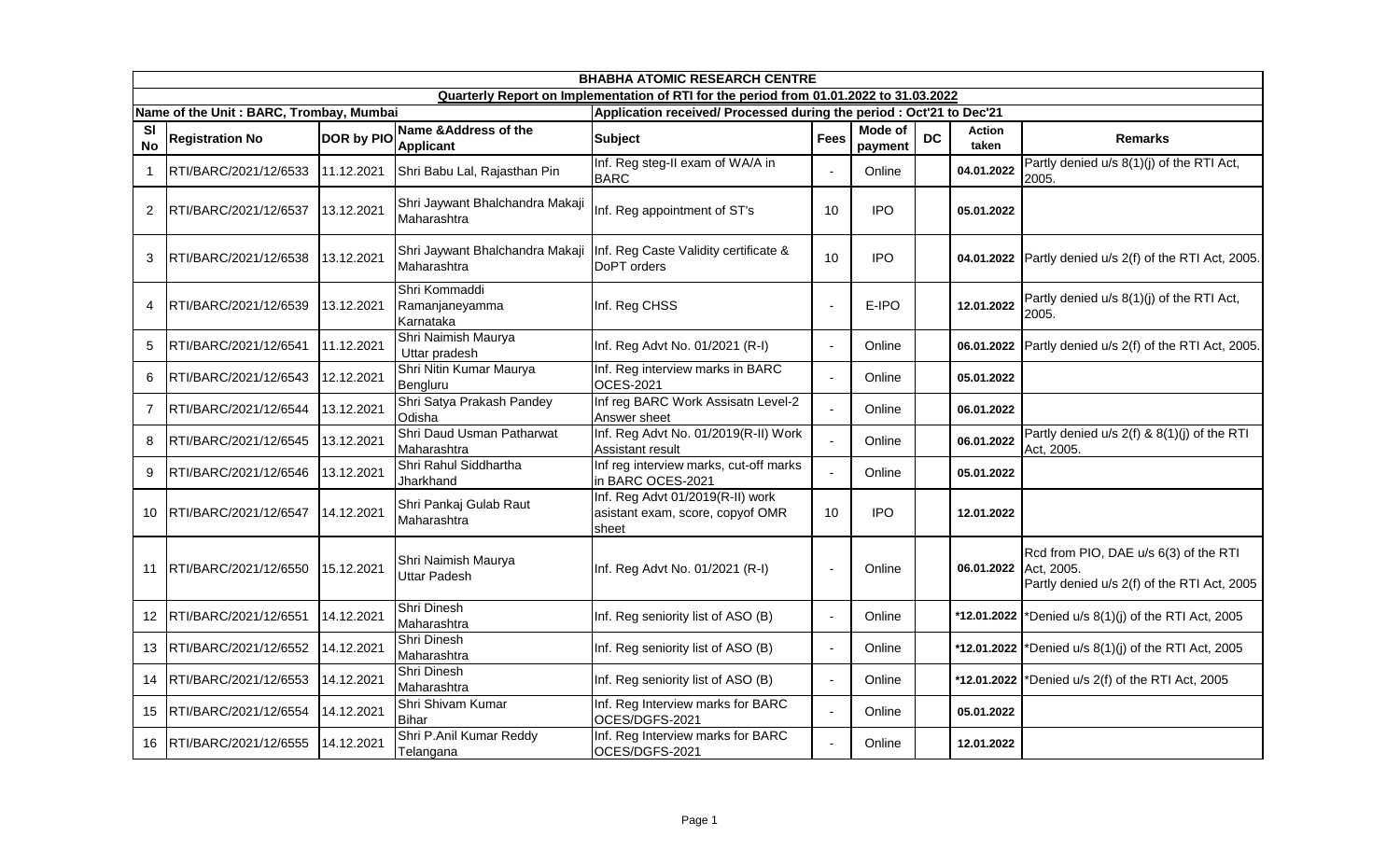|                        | <b>BHABHA ATOMIC RESEARCH CENTRE</b>    |                   |                                                     |                                                                                        |                |                           |           |                        |                                                    |  |  |
|------------------------|-----------------------------------------|-------------------|-----------------------------------------------------|----------------------------------------------------------------------------------------|----------------|---------------------------|-----------|------------------------|----------------------------------------------------|--|--|
|                        |                                         |                   |                                                     | Quarterly Report on Implementation of RTI for the period from 01.01.2022 to 31.03.2022 |                |                           |           |                        |                                                    |  |  |
|                        | Name of the Unit: BARC, Trombay, Mumbai |                   |                                                     | Application received/ Processed during the period : Oct'21 to Dec'21                   |                |                           |           |                        |                                                    |  |  |
| <b>SI</b><br><b>No</b> | <b>Registration No</b>                  | <b>DOR by PIO</b> | Name & Address of the<br><b>Applicant</b>           | <b>Subject</b>                                                                         | <b>Fees</b>    | <b>Mode of</b><br>payment | <b>DC</b> | <b>Action</b><br>taken | <b>Remarks</b>                                     |  |  |
| 17                     | RTI/BARC/2021/12/6556                   | 14.12.2021        | Shri P.Anil Kumar Reddy<br>Telangana                | Inf. Reg Interview marks for BARC<br>OCES/DGFS-2021                                    | $\blacksquare$ | Online                    |           | 12.01.2022             |                                                    |  |  |
| 18                     | RTI/BARC/2021/12/6557                   | 15.12.2021        | Ms. Nitu Singh<br>Maharashtra                       | Inf. Reg ASO (B) seniority list for<br>2018, 2019 & 2020                               | $\mathbf{r}$   | Online                    |           | *12.01.2022            | *Denied u/s 8(1)(j) of the RTI Act, 2005           |  |  |
| 19                     | RTI/BARC/2021/12/6558                   | 15.12.2021        | Shri Vikash Kumar<br><b>Bihar</b>                   | Inf. Reg interview marks for BARC<br>OCES/DGFS-2021                                    | $\blacksquare$ | Online                    |           | 14.01.2022             |                                                    |  |  |
| 20                     | RTI/BARC/2021/12/6559                   | 15.12.2021        | Shri Anubhav Thakur<br><b>Himachal Pradesh</b>      | Inf. Reg BARC JRF against Advt No.<br>03/2020                                          | $\overline{a}$ | Online                    |           | 14.01.2022             |                                                    |  |  |
| 21                     | RTI/BARC/2021/12/6560                   | 16.12.2021        | Shri Mukund Jha<br><b>West Bengal</b>               | Inf. Reg Interview marks and cut-off<br>marks for BARC OCES/DGFS-2021                  | $\blacksquare$ | Online                    |           | 12.01.2022             |                                                    |  |  |
| 22                     | RTI/BARC/2021/12/6562                   | 17.12.2021        | Shri Rohan Kundalik Lavate<br>Maharashtra           | Inf. Reg NPSeligibilty for service<br>aratuitv                                         | 10             | Cash                      |           | *12.01.2022            | *Denied u/s 2(f) of the RTI Act, 2005              |  |  |
| 23                     | RTI/BARC/2021/12/6563                   | 17.12.2021        | Shri Pritesh Walke<br>Bangalore                     | Inf. Reg interview marks in BARC<br>OCES/DGFS-2021                                     | $\blacksquare$ | Online                    |           | 12.01.2022             |                                                    |  |  |
| 24                     | RTI/BARC/2021/12/6564                   | 17.12.2021        | Shri B.T Wankhede<br>Maharashtra                    | Inf. Reg Caste Validity certificate                                                    | 10             | Cash                      |           | *14.01.2022            | *Denied u/s 2(f) of the RTI Act, 2005              |  |  |
| 25                     | RTI/BARC/2021/12/6565                   | 18.12.2021        | Shri Vishwajeet Atmaramji<br>Solanke<br>Maharashtra | Inf. Reg interview marks for BARC<br>OCES/DGFS-2021                                    | $\blacksquare$ | Online                    |           | 14.01.2022             |                                                    |  |  |
| 26                     | RTI/BARC/2021/12/6566                   | 18.12.2021        | Shri Kunal Kumar<br><b>Bihar</b>                    | Inf. Reg Advt No. 01/2019(R-III) UDC<br>level-2 exam                                   | $\mathbf{r}$   | Online                    |           | 14.01.2022             |                                                    |  |  |
| 27                     | RTI/BARC/2021/12/6567                   | 18.12.2021        | Shri Pritesh Walke<br>Bangalore                     | Inf. Reg interview marks for BARC<br>OCES/DGFS-2021                                    | $\blacksquare$ | Online                    |           | 12.01.2022             |                                                    |  |  |
| 28                     | RTI/BARC/2021/12/6568                   | 20.12.2021        | Shri R.S Patel<br>Gujarat                           | Inf. Reg promotional avenues/career<br>growth of Pharmacist in DAE                     | $\overline{a}$ | Online                    |           | 17.01.2022             | Rcd from PIO, DAE u/s 6(3) of the Rti Act.<br>2005 |  |  |
| 29                     | RTI/BARC/2021/12/6569                   | 20.12.2021        | Shri R.S Patel<br>Gujarat                           | Inf. Reg promotional avenues/career<br>growth of Pharmacist in DAE                     | $\overline{a}$ | Online                    |           | 17.01.2022             | Rcd from PIO, DAE u/s 6(3) of the Rti Act.<br>2005 |  |  |
| 30                     | RTI/BARC/2021/12/6570                   | 20.12.2021        | Shri R.S Patel<br>Gujarat                           | Inf. Reg promotional avenues/career<br>growth of Pharmacist in DAE                     | $\blacksquare$ | Online                    |           | 17.01.2022             |                                                    |  |  |
| 31                     | RTI/BARC/2021/12/6571                   | 19.12.2021        | Shri G. Sai Rajesh<br>Vishakapatnam                 | Inf. Reg BARC Security Guard QP -<br>Advt 02/2021 (R-V)                                | $\blacksquare$ | Online                    |           | 14.01.2022             |                                                    |  |  |
| 32                     | RTI/BARC/2021/12/6572                   | 20.12.2021        | Shri Mahesh Devaruppula<br>Telangana                | Inf. Reg QP of Security Guards &<br>WA/A Advt No. 01/2019)                             | $\mathbf{r}$   | Online                    |           | 14.01.2022             |                                                    |  |  |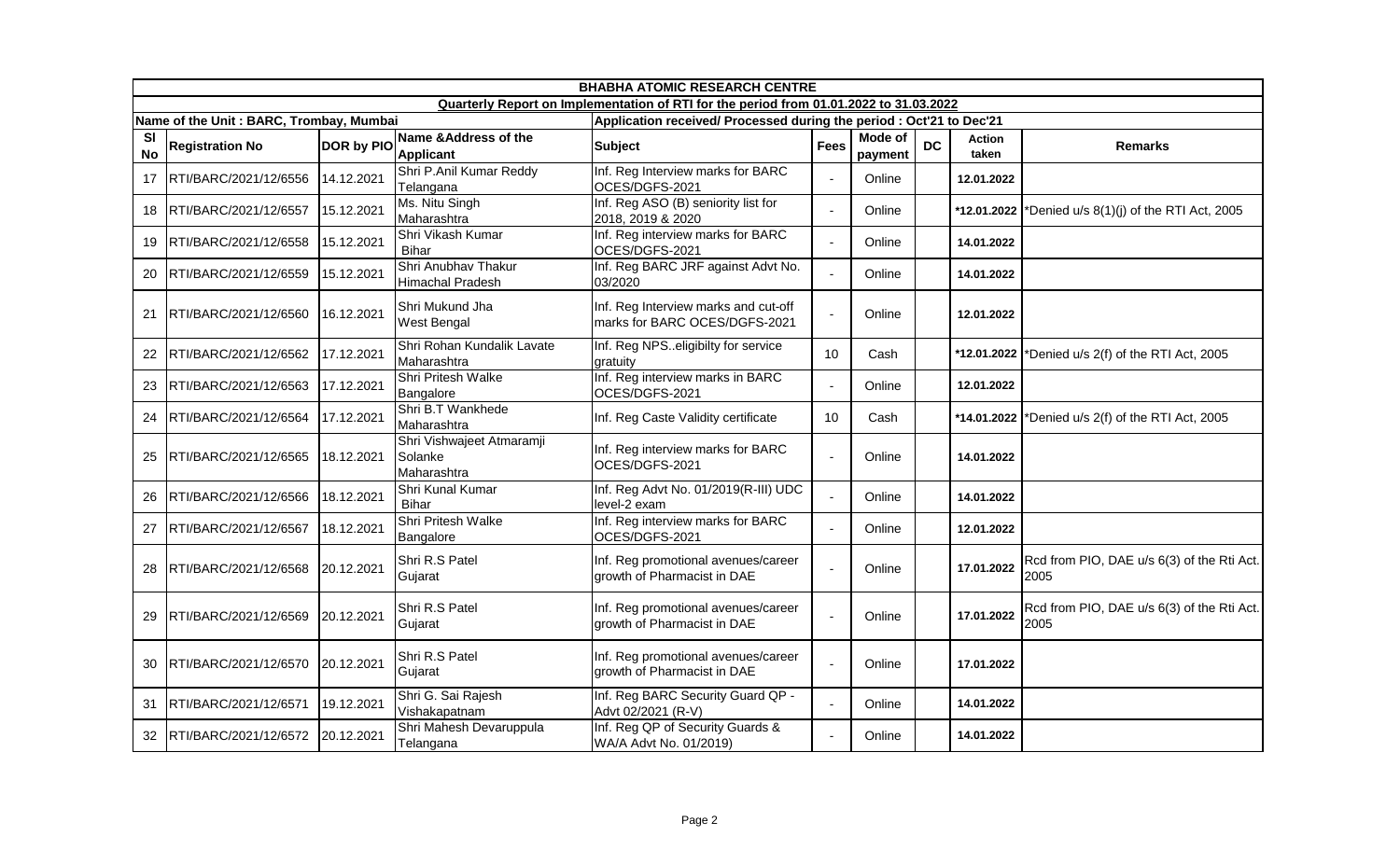|                        | <b>BHABHA ATOMIC RESEARCH CENTRE</b>    |            |                                                  |                                                                                        |                |                    |           |                        |                                                                                |  |  |
|------------------------|-----------------------------------------|------------|--------------------------------------------------|----------------------------------------------------------------------------------------|----------------|--------------------|-----------|------------------------|--------------------------------------------------------------------------------|--|--|
|                        |                                         |            |                                                  | Quarterly Report on Implementation of RTI for the period from 01.01.2022 to 31.03.2022 |                |                    |           |                        |                                                                                |  |  |
|                        | Name of the Unit: BARC, Trombay, Mumbai |            |                                                  | Application received/ Processed during the period : Oct'21 to Dec'21                   |                |                    |           |                        |                                                                                |  |  |
| <b>SI</b><br><b>No</b> | <b>Registration No</b>                  | DOR by PIO | Name & Address of the<br><b>Applicant</b>        | <b>Subject</b>                                                                         | <b>Fees</b>    | Mode of<br>payment | <b>DC</b> | Action<br>taken        | <b>Remarks</b>                                                                 |  |  |
| 33                     | RTI/BARC/2021/12/6573                   | 20.12.2021 | Shri Sunil Spatike<br>Karnataka                  | Inf. Reg Advt 01/2019(R-II) work<br>asistant exam score                                | $\blacksquare$ | Online             |           | 17.01.2022             |                                                                                |  |  |
| 34                     | RTI/BARC/2021/12/6575                   | 21.12.2021 | Shri Kunal Mohan Birwadkar<br>Maharashtra        | Inf. Reg complain submitted against<br><b>NV Mayekar</b>                               | $\mathbf{r}$   | Online             |           | 18.01.2022             |                                                                                |  |  |
| 35                     | RTI/BARC/2021/12/6576                   | 22.12.2021 | Shri Radhe Shyam Sehgal<br>Rajasthan             | Inf. Reg HRA                                                                           | $\blacksquare$ | Online             |           | *18.01.2022 Act, 2005. | Rcd from PIO, DAE u/s 6(3) of the RTI<br>*Denied u/s 2(f) of the RTI Act, 2005 |  |  |
| 36                     | RTI/BARC/2021/12/6577                   | 22.12.2021 | Ms. Nitu Singh<br>Maharashtra                    | Inf. Reg seniority list of ASO (B)                                                     | $\sim$         | Online             |           |                        | *12.01.2022  *Denied u/s $8(1)(j)$ of the RTI Act, 2005                        |  |  |
| 37                     | RTI/BARC/2021/12/6578                   | 23.12.2021 | Shri Sanjay Kumar Pandit<br><b>Uttar Pradesh</b> | Inf. Reg Interview marks in BARC<br>OCES/DGFS-21                                       | $\blacksquare$ | Online             |           | 17.01.2022             | Rcd from PIO, BARC (Vizag) u/s 6(3) of<br>the RTI Act, 2005                    |  |  |
| 38                     | RTI/BARC/2021/12/6579                   | 22.12.2021 | Shri Mukesh Kushwaha<br><b>Uttar Pradesh</b>     | Inf. Reg BARC OCES/DGFS-2021                                                           | $\blacksquare$ | Online             |           | 17.01.2022             |                                                                                |  |  |
| 39                     | RTI/BARC/2021/12/6580                   | 22.12.2021 | Shri Sagnik Chakraborty<br>West Bengal           | Inf. Reg BARC OCES/DGFS-2021                                                           | $\mathbf{r}$   | Online             |           | 17.01.2022             |                                                                                |  |  |
| 40                     | RTI/BARC/2021/12/6581                   | 23.12.2021 | Ms. Sowmya<br>West bengal                        | Inf. Reg publishing interveiw marks on<br>website (BARC OCES-2021)                     | $\overline{a}$ | Online             |           | *17.01.2022            | *Denied u/s 2(f) of the RTI Act, 2005                                          |  |  |
| 41                     | <b>IRTI/BARC/2021/12/6582</b>           | 23.12.2021 | Ms. Sowmya<br><b>West Bengal</b>                 | Inf. Reg publishing interveiw marks on<br>website (BARC OCES-2021)                     | $\blacksquare$ | Online             |           | *17.01.2022            | *Denied u/s 2(f) of the RTI Act, 2005                                          |  |  |
| 42                     | RTI/BARC/2021/12/6583                   | 23.12.2021 | Shri Abhinay Tiwari<br><b>Uttar Pradesh</b>      | Inf. Reg BARC OCES/DGFS-2021<br>marks and next advertisment                            | $\overline{a}$ | Online             |           | 17.01.2022             |                                                                                |  |  |
| 43                     | RTI/BARC/2021/12/6584                   | 24.12.2021 | Shri Bishal Sah<br>West bengal                   | Inf. Reg Interview marks & cut-off for<br>BARC OCES/DGFS-2021                          | $\overline{a}$ | Online             |           | 17.01.2022             |                                                                                |  |  |
| 44                     | RTI/BARC/2021/12/6585                   | 25.12.2021 | Shri Soumen Dey<br>Hyderabad                     | Inf. Reg interview marks for BARC<br>OCES/DGFS-2021                                    | $\mathbf{r}$   | Online             |           | 19.01.2022             |                                                                                |  |  |
| 45                     | RTI/BARC/2021/12/6586                   | 25.12.2021 | Shri Subham Kumar Singh<br>Gujarat               | Inf. Reg interview marks & cut-off<br>marks for OCES/DGFS-2021                         | $\blacksquare$ | Online             |           | 19.01.2022             |                                                                                |  |  |
| 46                     | RTI/BARC/2021/12/6587                   | 25.12.2021 | Shri Soumik Mandal<br>Odisha                     | Inf. Reg BARC OCES/DGFS-2021                                                           | $\blacksquare$ | Online             |           | 19.01.2022             |                                                                                |  |  |
| 47                     | RTI/BARC/2021/12/6588                   | 25.12.2021 | Shri SK Imitaz Ahmad,<br><b>West Bengal</b>      | Inf. Reg eligibility for OCES (Bio-<br>Science)                                        | $\mathbf{r}$   | Online             |           | *19.01.2022            | *Denied u/s 2(f) of the RTI Act, 2005                                          |  |  |
| 48                     | RTI/BARC/2021/12/6590                   | 26.12.2021 | Shri Yeadla Naveen<br>Andhra Pradesh             | Inf. Reg OCES/DGFS-2021                                                                | $\sim$         | Online             |           | 19.01.2022             |                                                                                |  |  |
| 49                     | RTI/BARC/2021/12/6591                   | 26.12.2021 | Shri Abhijith J.Kumar<br>Kerala                  | Inf. Reg Interview marks for BARC<br>OCES/DGFS-2021                                    | $\mathbf{r}$   | Online             |           | 21.01.2022             |                                                                                |  |  |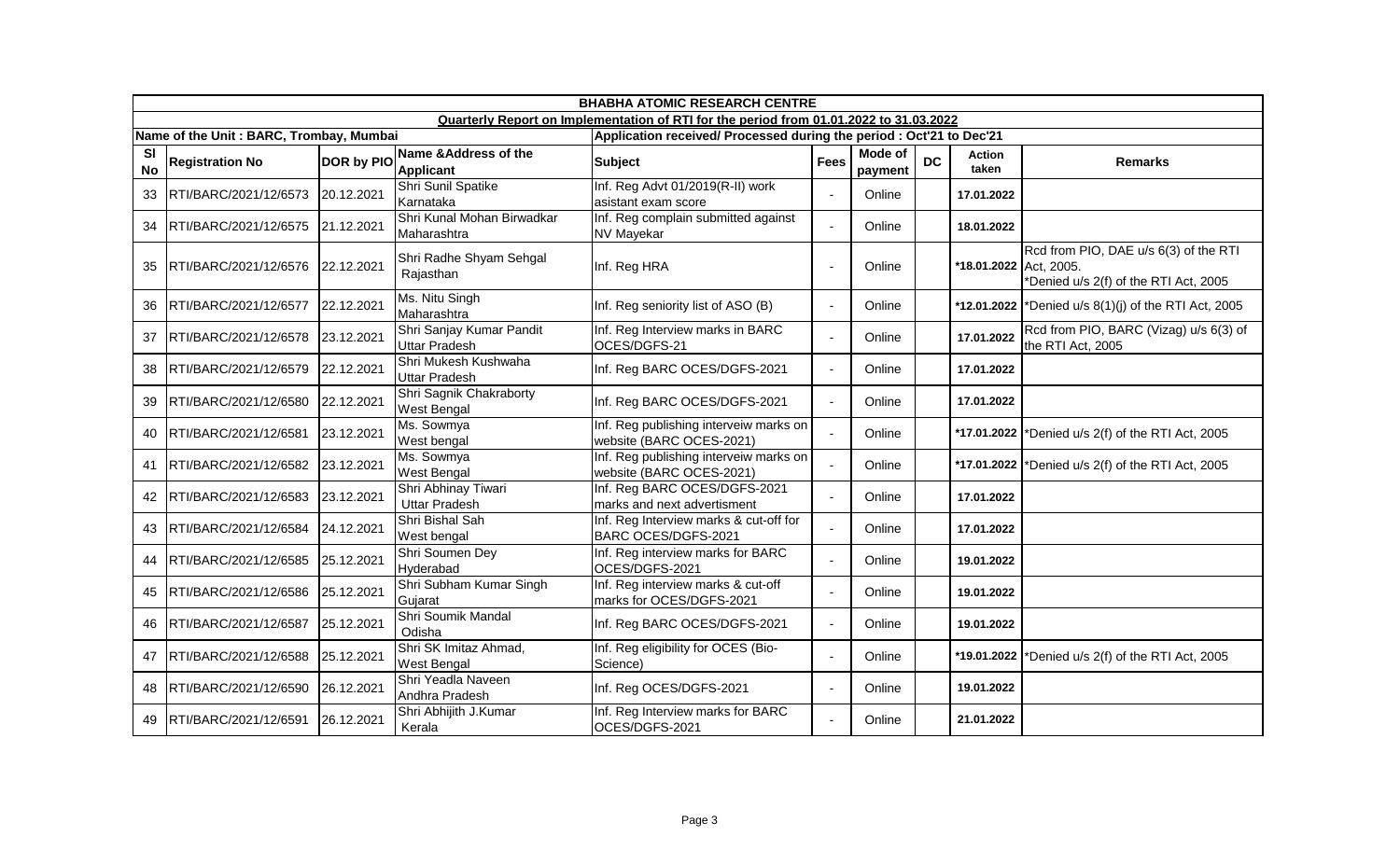|                        | <b>BHABHA ATOMIC RESEARCH CENTRE</b>    |                   |                                                  |                                                                                        |                |                    |           |                 |                                                                        |  |  |
|------------------------|-----------------------------------------|-------------------|--------------------------------------------------|----------------------------------------------------------------------------------------|----------------|--------------------|-----------|-----------------|------------------------------------------------------------------------|--|--|
|                        |                                         |                   |                                                  | Quarterly Report on Implementation of RTI for the period from 01.01.2022 to 31.03.2022 |                |                    |           |                 |                                                                        |  |  |
|                        | Name of the Unit: BARC, Trombay, Mumbai |                   |                                                  | Application received/ Processed during the period : Oct'21 to Dec'21                   |                |                    |           |                 |                                                                        |  |  |
| <b>SI</b><br><b>No</b> | <b>Registration No</b>                  | <b>DOR by PIO</b> | Name & Address of the<br><b>Applicant</b>        | <b>Subject</b>                                                                         | <b>Fees</b>    | Mode of<br>payment | <b>DC</b> | Action<br>taken | <b>Remarks</b>                                                         |  |  |
| 50                     | RTI/BARC/2021/12/6592                   | 27.12.2021        | Shri Naurangi Bishnoi<br>Delhi                   | Inf. Reg Stenographer exam in 2019                                                     | $\sim$         | Online             |           | 18.01.2022      | Rcd from Department of High.Education<br>u/s 6(3) of the RTI Act, 2005 |  |  |
| 51                     | RTI/BARC/2021/12/6593                   | 26.12.2021        | Ms. Shivani Gupta<br>Haryana                     | Inf. Reg interview marks for BARC<br><b>OCES-2021</b>                                  | $\mathbf{r}$   | Online             |           | 21.01.2022      |                                                                        |  |  |
| 52                     | RTI/BARC/2021/12/6595                   | 27.12.2021        | Shri Aditya Kumar Divedi<br><b>Uttar Pradesh</b> | Inf. Reg interview marks for BARC<br><b>OCES-2021</b>                                  | $\mathbf{r}$   | Online             |           | 21.01.2022      |                                                                        |  |  |
| 53                     | RTI/BARC/2021/12/6596                   | 27.12.2021        | Shri Raj Agarwal<br>Madhya Pradesh               | Inf. Reg UDC exam conducted in Sept-<br>2021                                           | $\mathbf{r}$   | Online             |           | 19.01.2022      |                                                                        |  |  |
| 54                     | RTI/BARC/2021/12/6597                   | 27.12.2021        | Shri D.Sanjay Kumar<br><b>Tamil Nadu</b>         | Inf. Reg Promotion norms & APAR<br>gradings                                            | $\mathbf{r}$   | Online             |           | 19.01.2022      |                                                                        |  |  |
| 55                     | RTI/BARC/2021/12/6599                   | 28.12.2021        | Shri Ayush Singh<br><b>Uttar Pradesh</b>         | Inf. Reg interview marks in BARC<br><b>OCES-2021</b>                                   | $\overline{a}$ | Online             |           | 21.01.2022      | Partly denied u/s 2(f) of the RTI Act, 2005                            |  |  |
| 56                     | RTI/BARC/2021/12/6600                   | 29.12.2021        | Shri Shubham Payra<br>Kolkatta                   | Inf. Reg BARC OCES-2021 interview<br>marks                                             | $\mathbf{r}$   | Online             |           | 21.01.2022      | Rcd from PIO, BARC (Tarapur) u/s 6(3) of<br>the RTI Act, 2005          |  |  |
| 57                     | RTI/BARC/2021/12/6601                   | 29.12.2021        | Shri Gaurav Kumar<br>West bengal                 | Inf. Reg Advt No. 01/2020 (NRB)                                                        | $\blacksquare$ | Online             |           | **06.01.2022    | **Trsf to PIO, NRB u/s 6(3) of the RTI Act,<br>2005                    |  |  |
| 58                     | RTI/BARC/2021/12/6602                   | 30.12.2021        | Shri Chaitanya Gopalpuram,<br>chennai            | Inf.reg cut-off score for OCES-2021                                                    | $\mathbf{r}$   | Online             |           | 21.01.2022      |                                                                        |  |  |
| 59                     | RTI/BARC/2021/12/6603                   | 30.12.2021        | Shri Pradeep Kumar Prajapati<br>Rajasthan        | Inf. Reg Advt No. 01/2021(R-I)                                                         | $\blacksquare$ | Online             |           | 21.01.2022      | Partly denied u/s 8(1)(d) of the RTI Act,<br>2005                      |  |  |
| 60                     | RTI/BARC/2021/12/6604                   | 31.12.2021        | Shri Sabbavarapu Sai Ganesh<br>Andhra Pradesh    | Inf. Reg interview marks 7 cut-off<br>marks for OCES-2021                              | $\blacksquare$ | Online             |           | 28.01.2022      |                                                                        |  |  |
| 61                     | RTI/BARC/2021/12/6605                   | 31.12.2021        | Shri Atul Tiwari<br>Madhya Pradesh               | Inf. Reg BARC OCES/DGFS-2021                                                           | $\blacksquare$ | Online             |           | 28.01.2022      |                                                                        |  |  |
| 62                     | RTI/BARC/2022/01/6606                   | 01.01.2022        | Smt. Jyoti Sawant,<br>Maharashtra                | Inf. Reg duty during pandemic                                                          | $\blacksquare$ | Online             |           | 28.01.2022      | Partly denied u/s 2(f) of the RTI Act, 2005                            |  |  |
| 63                     | RTI/BARC/2022/01/6607                   | 01.01.2022        | Shri Dinesh<br>Maharashtra                       | Inf. Reg Dress Allowance                                                               | $\blacksquare$ | Online             |           | **06.01.2022    | **Trnsf to PIO, DAE u/s 6(3) of the RTI<br>Act, 2005                   |  |  |
| 64                     | RTI/BARC/2022/01/6608                   | 03.01.2022        | Shri Brijesh kumar<br>Delhi                      | Inf. Reg BARC OCES-2021 interview                                                      | $\blacksquare$ | Online             |           | 01.02.2022      | Rcd from PIO, BARC (Tarapur) u/s 6(3) of<br>the RTI Act, 2005          |  |  |
| 65                     | RTI/BARC/2022/01/6609                   | 03.01.2022        | Shri N.K Bansal<br>Maharashtra                   | Inf. Reg disciplinary cases & their<br>officers                                        | 10             | <b>IPO</b>         |           | 21.01.2022      |                                                                        |  |  |
| 66                     | RTI/BARC/2022/01/6610                   | 04.01.2022        | Shri Ishwar<br>Rajasthan                         | Inf. Reg Stipendiary trainee (Cat-II)<br>vacancy details                               | $\blacksquare$ | Online             |           | 21.01.2022      |                                                                        |  |  |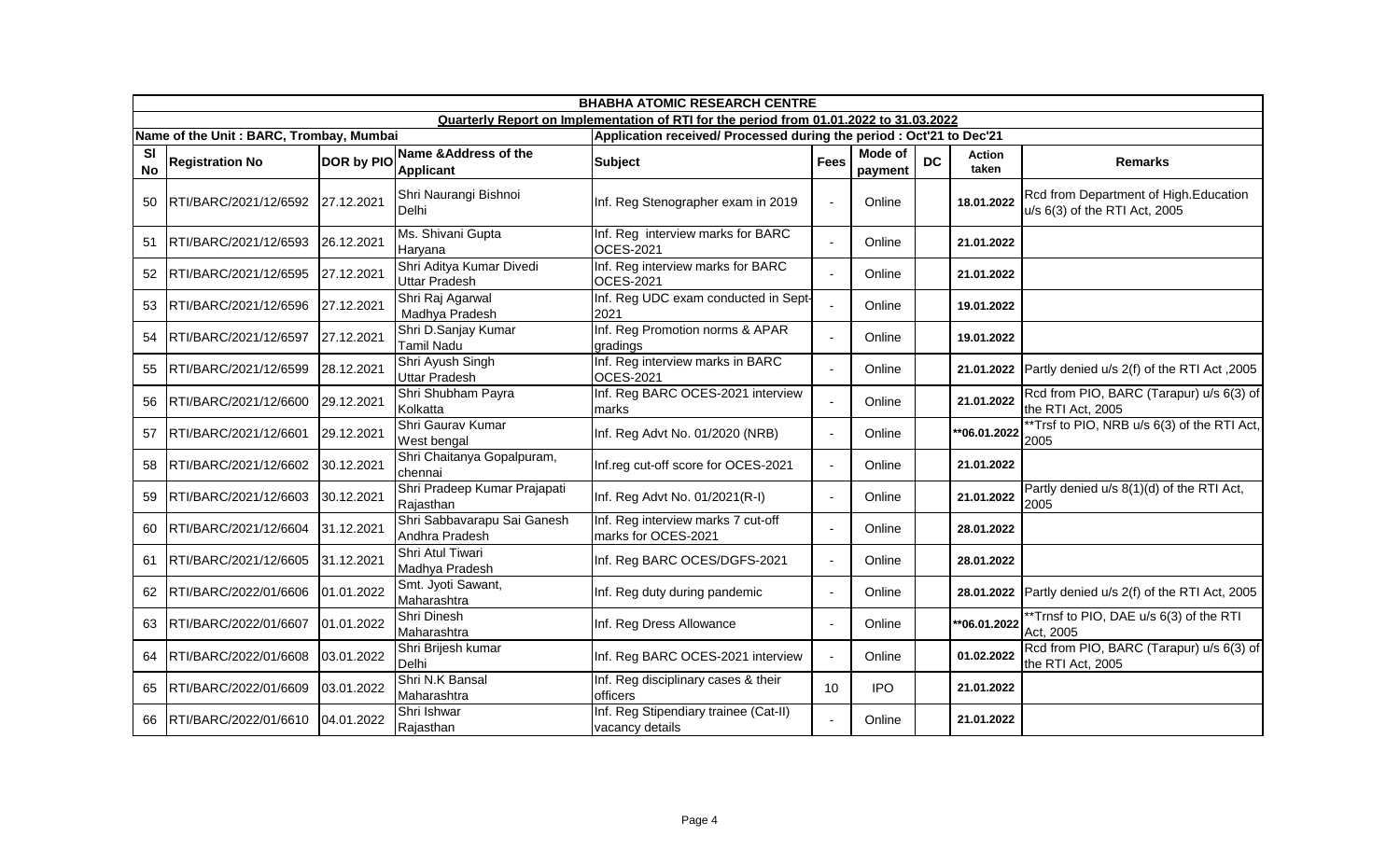|                        | <b>BHABHA ATOMIC RESEARCH CENTRE</b>    |                   |                                                  |                                                                                                   |                |                    |           |                 |                                                               |  |  |
|------------------------|-----------------------------------------|-------------------|--------------------------------------------------|---------------------------------------------------------------------------------------------------|----------------|--------------------|-----------|-----------------|---------------------------------------------------------------|--|--|
|                        |                                         |                   |                                                  | Quarterly Report on Implementation of RTI for the period from 01.01.2022 to 31.03.2022            |                |                    |           |                 |                                                               |  |  |
|                        | Name of the Unit: BARC, Trombay, Mumbai |                   |                                                  | Application received/ Processed during the period : Oct'21 to Dec'21                              |                |                    |           |                 |                                                               |  |  |
| <b>SI</b><br><b>No</b> | <b>Registration No</b>                  | <b>DOR by PIO</b> | Name & Address of the<br><b>Applicant</b>        | <b>Subject</b>                                                                                    | <b>Fees</b>    | Mode of<br>payment | <b>DC</b> | Action<br>taken | <b>Remarks</b>                                                |  |  |
| 67                     | RTI/BARC/2022/01/6611                   | 04.01.2022        | Shri Akshai<br>Andhra Pradesh                    | Inf. Reg interview marks for BARC<br>OCES/DGFS-2021                                               | $\Delta$       | Online             |           | 01.02.2022      |                                                               |  |  |
| 68                     | RTI/BARC/2022/01/6612                   | 04.01.2022        | Shri Chinamilli Sivannarayanan<br>Andhra Pradesh | Inf. Reg interview mark in BARC<br><b>OCES-2021</b>                                               | $\Delta$       | Online             |           | 01.02.2022      | Rcd from PIO, BARC (Tarapur) u/s 6(3) of<br>the RTI Act, 2005 |  |  |
| 69                     | RTI/BARC/2022/01/6613                   | 02.01.2022        | Shri Rajnesh Singh<br><b>Uttar Pradesh</b>       | Inf. Reg marks scored & cut-off marks<br>in BARC OCES-2021                                        | $\overline{a}$ | Online             |           | 31.01.2022      |                                                               |  |  |
| 70                     | RTI/BARC/2022/01/6614                   | 05.01.2022        | Shri Sarwesh Kumar<br>Bihar - 811 107            | Inf. Reg BARC OCES/DGFS-21                                                                        | $\Delta$       | Online             |           | 01.02.2022      |                                                               |  |  |
| 71                     | RTI/BARC/2022/01/6615                   | 05.01.2022        | Shri Kunal Mohan Birwadkar<br>Maharashtra        | Inf. Reg complain                                                                                 | $\sim$         | Online             |           | 03.02.2022      |                                                               |  |  |
| 72                     | RTI/BARC/2022/01/6616                   | 05.01.2022        | Shri Nibin Jos Baby<br>Kerala                    | Inf. Reg question papers of BARC<br>OCES/DGFS-21                                                  | $\sim$         | Online             |           | *03.02.2022     | *denied u/s 8(1)(d) of the RTI Act, 2005                      |  |  |
|                        | RTI/BARC/2022/01/6617                   | 05.01.2022        | Shri Amit<br>Haryana                             | Inf. Reg interview marks in BARC<br>OCES/DGFS-2021                                                | $\sim$         | Online             |           | 01.02.2022      |                                                               |  |  |
| 74                     | RTI/BARC/2022/01/6618                   | 04.01.2022        | Ms. Priyanka Yadav<br>Haryana                    | Inf. Reg interview marks in BARC<br>OCES/DGFS-2021                                                | $\sim$         | Online             |           | 01.02.2022      |                                                               |  |  |
| 75                     | RTI/BARC/2022/01/6619                   | 06.01.2022        | Shri Nitin Kumar Maurya<br>Banglore              | Inf. Reg interview marks in BARC<br>OCES/DGFS-2021                                                | $\blacksquare$ | Online             |           | 01.02.2022      |                                                               |  |  |
| 76                     | RTI/BARC/2022/01/6620                   | 06.01.2022        | Shri Rajat Dubey<br>Rajasthan                    | Inf. Reg UDC (Level-2) result                                                                     | $\blacksquare$ | Online             |           | 01.02.2022      |                                                               |  |  |
| 77                     | RTI/BARC/2022/01/6621                   | 06.01.2022        | Shri Vinay Kumar B.L<br>Karnataka                | Inf. Reg Mysuru Advt.                                                                             | $\Delta$       | Online             |           | **07.01.2022    | *Trnsf to PIO, RMP (Mysuru) u/s 6(3) of<br>the RTI Act, 2005  |  |  |
| 78                     | RTI/BARC/2022/01/6622                   | 07.01.2022        | Shri S.W Tapre<br>PP Secuirty, BARC, Mumbai      | Inf. Reg appointment /quota appointed                                                             | 10             | Cash               |           | 03.02.2022      |                                                               |  |  |
| 79                     | RTI/BARC/2022/01/6623                   | 01.01.2022        | Shri Aman Gupta<br><b>Uttar Pradesh</b>          | Inf. Reg interview marks in OCES-<br>2021                                                         | $\blacksquare$ | Online             |           | 28.01.2022      |                                                               |  |  |
| 80                     | RTI/BARC/2022/01/6624                   | 01.01.2022        | Ms Honey Rakesh Gupta<br>Gujarat                 | Inf. Reg interview score OCES-2021                                                                | $\sim$         | Online             |           | 28.01.2022      |                                                               |  |  |
| 81                     | RTI/BARC/2022/01/6625                   | 01.01.2022        | Ms Honey Rakesh Gupta<br>Gujarat                 | Inf. Reg interview score OCES-2021                                                                | $\mathbf{r}$   | Online             |           | 28.01.2022      |                                                               |  |  |
| 82                     | RTI/BARC/2022/01/6626                   | 01.01.2022        | Shri Aryendra Singh Chouhan<br>Madhya Pradesh    | Inf. Reg interview score of self and<br>other two canddiates (Shantanu thorat<br>& Abhineet Jain) | $\overline{a}$ | Online             |           | 28.01.2022      | Partly denied u/s 8(1)(j) of the RTI Act,<br>2005             |  |  |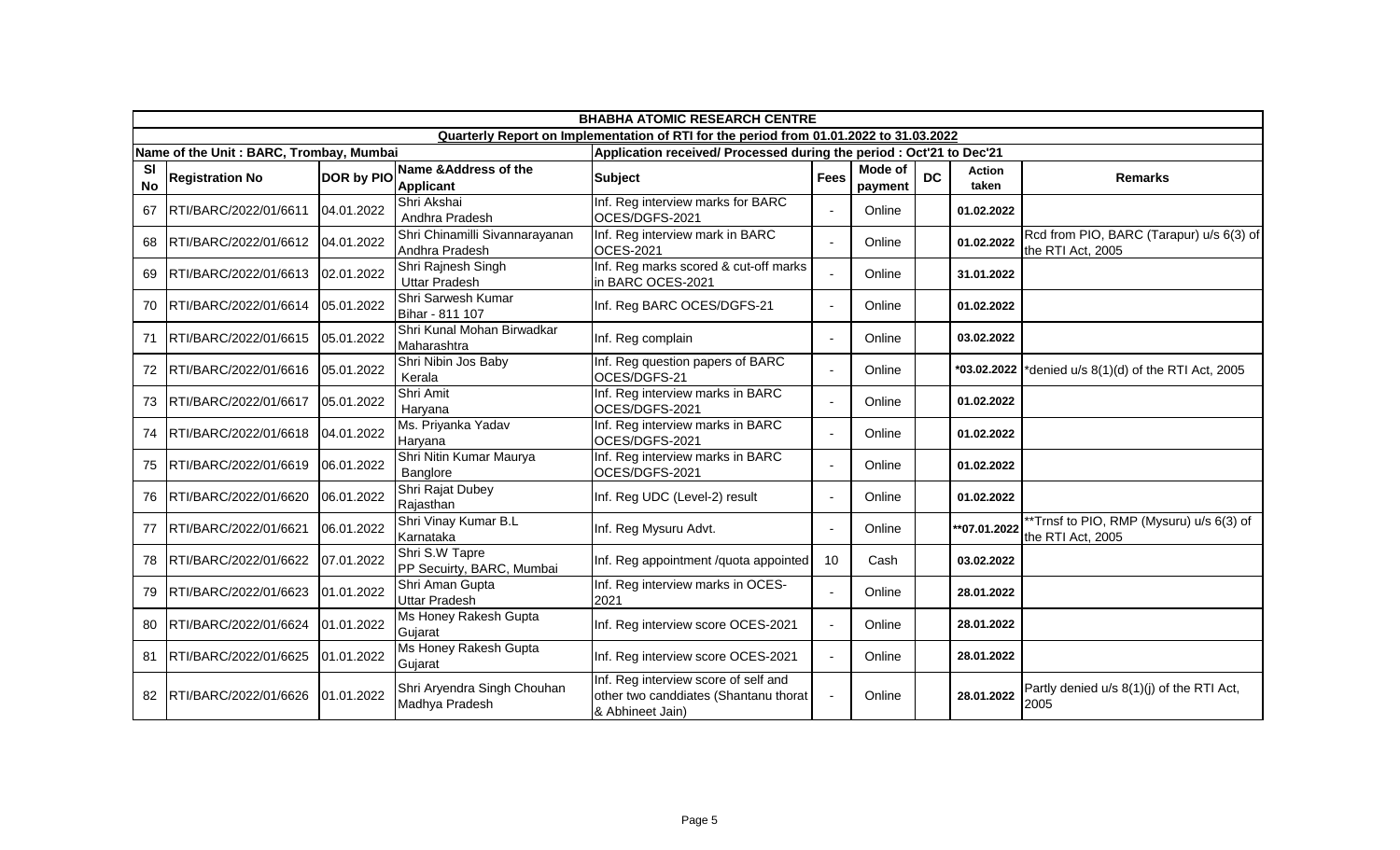|                        | <b>BHABHA ATOMIC RESEARCH CENTRE</b>    |                   |                                            |                                                                                        |                |                    |           |                        |                                                                                                                       |  |  |
|------------------------|-----------------------------------------|-------------------|--------------------------------------------|----------------------------------------------------------------------------------------|----------------|--------------------|-----------|------------------------|-----------------------------------------------------------------------------------------------------------------------|--|--|
|                        |                                         |                   |                                            | Quarterly Report on Implementation of RTI for the period from 01.01.2022 to 31.03.2022 |                |                    |           |                        |                                                                                                                       |  |  |
|                        | Name of the Unit: BARC, Trombay, Mumbai |                   |                                            | Application received/ Processed during the period : Oct'21 to Dec'21                   |                |                    |           |                        |                                                                                                                       |  |  |
| <b>SI</b><br><b>No</b> | <b>Registration No</b>                  | <b>DOR by PIO</b> | Name & Address of the<br><b>Applicant</b>  | <b>Subject</b>                                                                         | <b>Fees</b>    | Mode of<br>payment | <b>DC</b> | <b>Action</b><br>taken | <b>Remarks</b>                                                                                                        |  |  |
| 83                     | RTI/BARC/2022/01/6627                   | 02.01.2022        | Shri Paras Choudhary<br>Maharashtra        | Inf reg OCES-2021 marks                                                                | $\overline{a}$ | Online             |           | 28.01.2022             |                                                                                                                       |  |  |
| 84                     | RTI/BARC/2022/01/6628                   | 03.01.2022        | Shri Rohit Kumar Keshri<br>Chandigarh      | Inf. Reg TA for attending BARC<br>OCES-2021 exam                                       | $\mathbf{r}$   | Online             |           | 01.02.2022             |                                                                                                                       |  |  |
| 85                     | RTI/BARC/2022/01/6629                   | 03.01.2022        | Neha<br>East Delhi                         | Inf. Reg Level - 2 exam (UDC) Advt<br>No. 01/2019-R-3                                  | $\sim$         | Online             |           | 01.02.2022             |                                                                                                                       |  |  |
| 86                     | RTI/BARC/2022/01/6630                   | 07.01.2022        | Shri Vinod Kumar Yadav<br>Rajasthan        | Inf. Reg Advt No. 01/2020 (NRB)                                                        | ÷,             | Online             |           | **12.01.2022           | Rcd from PIO, BARC (Vizag) u/s 6(3) of<br>the RTI Act, 2005.<br>** Trsnf to PIO, NRB u/s 6(3) of the RTI<br>Act, 2005 |  |  |
| 87                     | RTI/BARC/2022/01/6631                   | 09.01.2022        | Shri Prashant Kumar<br>Bihar               | Inf. Reg BARC OCES- 2021                                                               | $\mathbf{r}$   | Online             |           | 04.02.2022             |                                                                                                                       |  |  |
| 88                     | RTI/BARC/2022/01/6632                   | 10.01.2022        | Ms. Dhanlaxmi Nadar<br>Maharashtra         | Inf. Reg Advt 01/2021(R-I) exam- Post<br>code-DR/o4 (Nurse)                            |                | Online             |           | 08.02.2022             | Partly denied u/s 2(f) of the RTI Act, 2005                                                                           |  |  |
| 89.                    | RTI/BARC/2022/01/6633                   | 10.01.2022        | Shri Manish Rathore<br>Madhya Pradesh      | Inf. Reg Cat-II trainee vacancy in<br><b>BARC</b>                                      | $\mathbf{r}$   | Online             |           | 08.02.2022             | Rcd from PIO, DAE u/s 6(3) of the RTI<br>Act, 2005. Partially transfer to BARC<br>(Kalpakkam, Vizag, Mysuru)          |  |  |
| 90                     | RTI/BARC/2022/01/6634                   | 10.01.2022        | Shri Imran Khan<br>Rajasthan               | Inf. Reg Advt No. 01/2021(R-I) for the<br>post of Nurse                                | $\sim$         | Online             |           | 08.02.2022             |                                                                                                                       |  |  |
| 91                     | RTI/BARC/2022/01/6635                   | 11.01.2022        | Shri Ramesh Kumar Meena<br>Rajasthan       | Inf. Reg Advt No. 01/2021(R-I) for the<br>post of Nurse                                | $\overline{a}$ | Online             |           | 08.02.2022             | Rcd from PIO, AERB u/s 6(3) of the RTI<br>Act, 2005                                                                   |  |  |
| 92                     | RTI/BARC/2022/01/6636                   | 11.01.2022        | Shri Y.S Salmani<br><b>Uttar Pradesh</b>   | Inf. Reg research on Homeopatheic<br>medicine                                          | 10             | <b>IPO</b>         |           | 04.02.2022             |                                                                                                                       |  |  |
| 93                     | RTI/BARC/2022/01/6637                   | 11.01.2022        | Shri Amandeep Balmiki<br>Delhi             | Inf reg Advt No. 01/2020 (NRB)                                                         | $\sim$         | Online             |           | **17.01.2022           | **Trnsf to PIO, NRB u/s 6(3) of the RTI<br>Act, 2005                                                                  |  |  |
| 94                     | RTI/BARC/2022/01/6638                   | 11.01.2022        | Shri Rohit Kumar<br><b>New Delhi</b>       | Inf. Reg Advt No. 01/2020 (NRB)                                                        | $\blacksquare$ | Online             |           | **17.01.2022           | **Trnsf to PIO, NRB u/s 6(3) of the RTI<br>Act, 2005                                                                  |  |  |
| 95                     | RTI/BARC/2022/01/6639                   | 11.01.2022        | Shri Paneerselvam J<br>Tamil Nadu          | Inf. Reg Cat-II trainee appointment                                                    | $\blacksquare$ | Online             | 20        | 08.02.2022             | DC provided on 21.02.2022                                                                                             |  |  |
| 96                     | RTI/BARC/2022/01/6640                   | 12.01.2022        | Shri Suresh Kumar,<br><b>Uttar Pradesh</b> | Inf. Reg Technical resignation                                                         | $\blacksquare$ | Online             |           | 08.02.2022             | Partially denied $u/s$ 8(1)(j) & 8(1)(g) of the<br>RTI Act, 2005. DC requested (Rs.20/-)                              |  |  |
| 97                     | RTI/BARC/2022/01/6641                   | 12.01.2022        | Shri Devendra Singh, Rajasthan-            | Inf. Regarding Advt. No.1/2021(R-1)<br>for the post of Nurse/A                         | $\sim$         | Online             |           | 08.02.2022             | Partly denied u/s 8(1)(j) of the RTI Act,<br>2005                                                                     |  |  |
| 98                     | RTI/BARC/2022/01/6642                   | 12.01.2022        | Shri Sandesh Jadhav,<br>Maharashtra        | Inf. Regarding APAR                                                                    | $\mathbf{r}$   | Online             |           | 08.02.2022             |                                                                                                                       |  |  |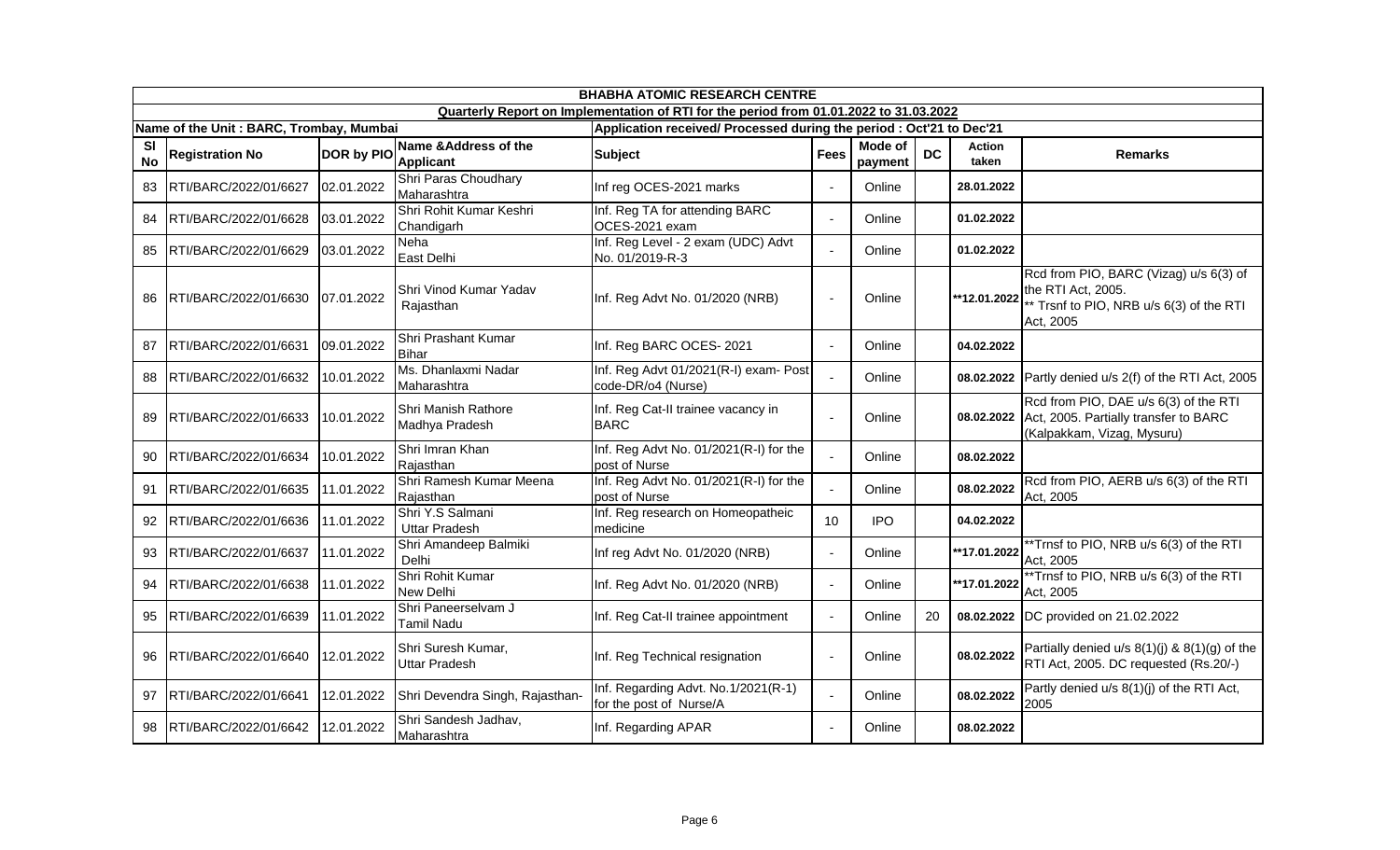|                        | <b>BHABHA ATOMIC RESEARCH CENTRE</b>    |            |                                                           |                                                                                        |                |                    |           |                        |                                                                                           |  |  |
|------------------------|-----------------------------------------|------------|-----------------------------------------------------------|----------------------------------------------------------------------------------------|----------------|--------------------|-----------|------------------------|-------------------------------------------------------------------------------------------|--|--|
|                        |                                         |            |                                                           | Quarterly Report on Implementation of RTI for the period from 01.01.2022 to 31.03.2022 |                |                    |           |                        |                                                                                           |  |  |
|                        | Name of the Unit: BARC, Trombay, Mumbai |            |                                                           | Application received/ Processed during the period : Oct'21 to Dec'21                   |                |                    |           |                        |                                                                                           |  |  |
| <b>SI</b><br><b>No</b> | <b>Registration No</b>                  | DOR by PIO | Name & Address of the<br><b>Applicant</b>                 | <b>Subject</b>                                                                         | <b>Fees</b>    | Mode of<br>payment | <b>DC</b> | <b>Action</b><br>taken | <b>Remarks</b>                                                                            |  |  |
| 99                     | RTI/BARC/2022/01/6643                   | 12.01.2022 | Shri Anshuman Raj, U.P                                    | Inf. Regarding OCES-2021                                                               | $\blacksquare$ | Online             |           | 04.02.2022             |                                                                                           |  |  |
|                        | 100 RTI/BARC/2022/01/6644               | 12.01.2022 | Shri Sandeep A, Karnataka                                 | inf. Reg OCES-2021 marks                                                               | $\blacksquare$ | Online             |           | 04.02.2022             |                                                                                           |  |  |
|                        | 101 RTI/BARC/2022/01/6645               | 12.01.2022 | Shri Pradip Kumar, Uttar Pradesh Inf. Regarding OCES-2021 |                                                                                        | $\blacksquare$ | Online             |           | 04.02.2022             |                                                                                           |  |  |
|                        | 102 RTI/BARC/2022/01/6646               | 14.01.2022 | Ms. Ambika Bagora<br>Madhya Pradesh                       | Inf. Reg Advt. 01/2021(R-I)                                                            | $\blacksquare$ | Online             |           | 09.02.2022             | Partly denied u/s 8(1)(d) of the RTI Act,<br>2005.                                        |  |  |
|                        | 103 RTI/BARC/2022/01/6647               | 16.01.2022 | Shri Kumar Ankit<br>West bengal                           | Inf. Reg Cat-II vacancy                                                                | $\sim$         | Online             |           | 10.02.2022             |                                                                                           |  |  |
|                        | 104 RTI/BARC/2022/01/6648               | 16.01.2022 | Shri Lalit Kumar<br><b>Uttar Pradesh</b>                  | Inf. Reg Advt No. 01/2020 (NRB)                                                        | $\sim$         | Online             |           | **19.01.2022           | *Trnsf to PIO, NRB u/s 6(3) of the RTI<br>Act, 2005. First Appeal trsnf to PIO, NRB       |  |  |
|                        | 105 RTI/BARC/2022/01/6649               | 17.01.2022 | Shri Hari Shankar Sharma<br>Tamil Nadu                    | Inf. Reg BARC OCES-2021 interview                                                      | $\sim$         | Online             |           | 04.02.2022             |                                                                                           |  |  |
|                        | 106 RTI/BARC/2022/01/6650               | 18.01.2022 | Shri Rajvir Singh<br>Haryana                              | Inf. Reg BARC OCES-2021<br>(Marks/Cut-off)                                             | $\blacksquare$ | Online             |           | 04.02.2022             | Partly denied u/s 8(1)(j) of the RTI Act,<br>2005.                                        |  |  |
|                        | 107 RTI/BARC/2022/01/6651               | 18.01.2022 | Shri Rohan Kundalik Lavate<br>Maharashtra                 | Inf. Reg financial benefits on<br>resgination under (NPS)                              | 10             | Cash               |           | 11.02.2022             |                                                                                           |  |  |
|                        | 108 RTI/BARC/2022/01/6652               | 18.01.2022 | Shri Sagnik Chakraborty<br><b>West Bengal</b>             | inf. Reg OCES-2021 marks                                                               | $\blacksquare$ | Online             |           | 11.02.2022             |                                                                                           |  |  |
|                        | 109 RTI/BARC/2022/01/6653               | 18.01.2022 | Shri Ashok Kumar<br>Haryana 4                             | Inf. Reg BARC OCES-2020                                                                | $\blacksquare$ | Online             |           | 15.02.2022             |                                                                                           |  |  |
|                        | 110 RTI/BARC/2022/01/6654               | 18.01.2022 | Shri Chaudhari Swapnil Rajendra<br>Maharashtra            | Inf. Reg UDC (Level-2) exam result                                                     | $\blacksquare$ | Online             |           | 15.02.2022             | Rcd from PIO, BARC (Tarapur) u/s 6(3) of<br>the RTI Act, 2005                             |  |  |
|                        | 111 RTI/BARC/2022/01/6655               | 19.01.2022 | Shri Vaibhav<br>New Delhi                                 | Inf. Reg Engineering disciplines                                                       | $\blacksquare$ | Online             |           |                        | 11.02.2022 Partly denied $u/s$ 2(f) of the RTI Act, 2005.                                 |  |  |
|                        | 112 RTI/BARC/2022/01/6656               | 19.01.2022 | Shri Rathnachalam G<br><b>Tamil Nadu</b>                  | Inf. Reg STPT                                                                          | $\blacksquare$ | Online             |           | 17.02.2022             | Rcd from PIO, IGCAR (Kalpakkam) u/s<br>6(3) of the RTI Act, 2005.<br>DC charged (Rs.16/-) |  |  |
|                        | 113 RTI/BARC/2022/01/6657               | 19.01.2022 | Shri Anil.S<br>Karnataka                                  | Inf. Reg JRF                                                                           | $\blacksquare$ | Online             |           | 15.02.2022             |                                                                                           |  |  |
|                        | 114 RTI/BARC/2022/01/6658               | 20.01.2022 | Shri Willson Anand<br>Odisha                              | Inf. Reg Pharmacist/C                                                                  | $\blacksquare$ | Online             |           |                        | 15.02.2022 Partly denied u/s 2(f) of the RTI Act, 2005.                                   |  |  |
|                        | 115 RTI/BARC/2022/01/6659               | 20.01.2022 | Shri Surest Namdeo Brahme<br>Maharashtra                  | Inf. Reg attendance certificate                                                        | $\sim$         | Online             |           |                        | *10.02.2022  *Denied u/s $8(1)(i)$ of the RTI Act, 2005.                                  |  |  |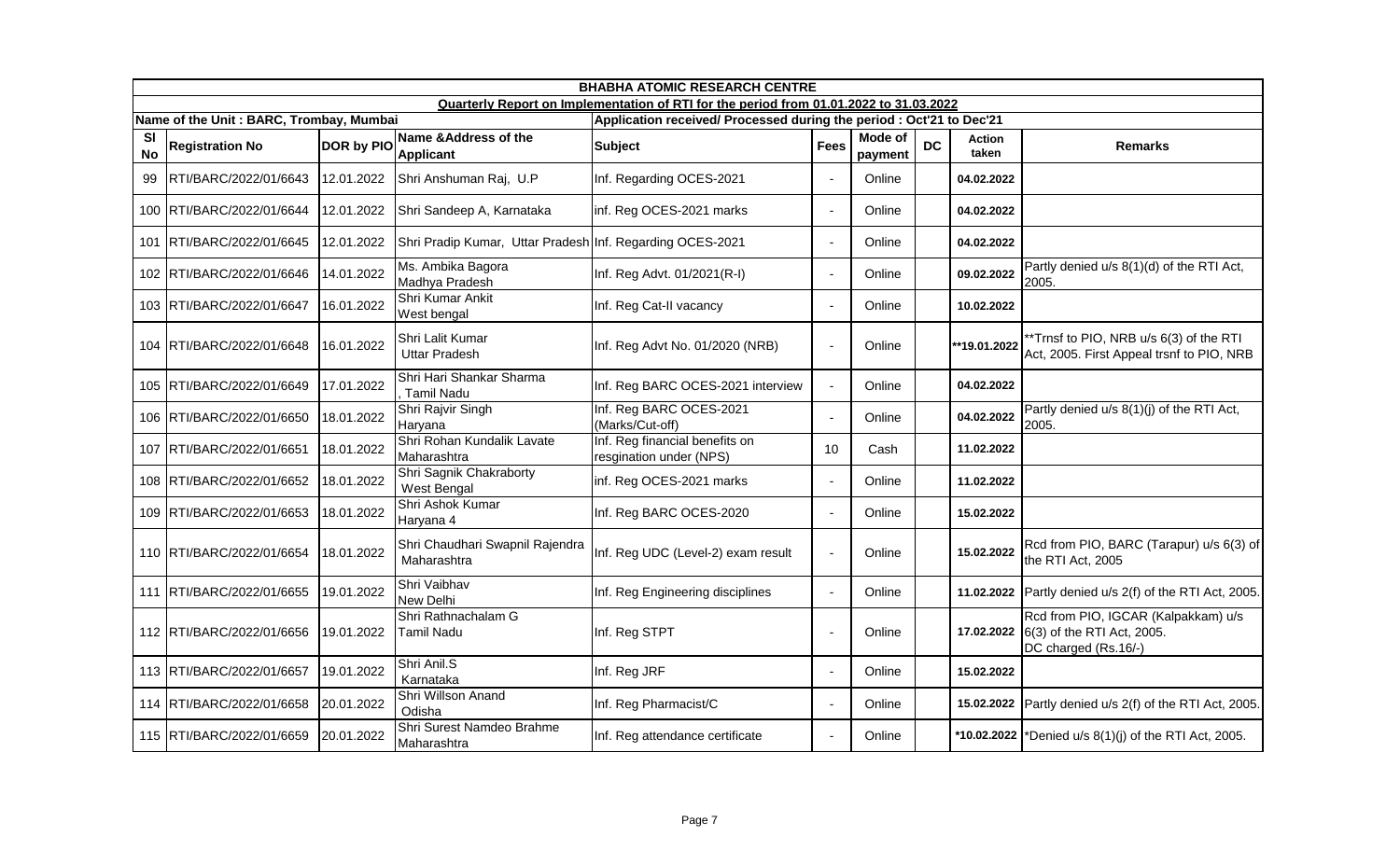|                 | <b>BHABHA ATOMIC RESEARCH CENTRE</b>    |            |                                               |                                                                                        |                |                           |           |                        |                                                                                                                                                                          |  |
|-----------------|-----------------------------------------|------------|-----------------------------------------------|----------------------------------------------------------------------------------------|----------------|---------------------------|-----------|------------------------|--------------------------------------------------------------------------------------------------------------------------------------------------------------------------|--|
|                 |                                         |            |                                               | Quarterly Report on Implementation of RTI for the period from 01.01.2022 to 31.03.2022 |                |                           |           |                        |                                                                                                                                                                          |  |
|                 | Name of the Unit: BARC, Trombay, Mumbai |            |                                               | Application received/ Processed during the period : Oct'21 to Dec'21                   |                |                           |           |                        |                                                                                                                                                                          |  |
| SI<br><b>No</b> | <b>Registration No</b>                  | DOR by PIO | Name & Address of the<br><b>Applicant</b>     | <b>Subject</b>                                                                         | <b>Fees</b>    | <b>Mode of</b><br>payment | <b>DC</b> | <b>Action</b><br>taken | <b>Remarks</b>                                                                                                                                                           |  |
|                 | 116 RTI/BARC/2022/01/6660               | 20.01.2022 | Shri Rahul Varma<br>Madhya Pradesh            | Inf. Reg PRIS for trainee                                                              | $\blacksquare$ | Online                    |           | 09.02.2022             |                                                                                                                                                                          |  |
|                 | 117 RTI/BARC/2022/01/6661               | 20.01.2022 | Shri Lanka Ranjit Kumar<br>Vishakapatnam      | Inf. Reg BARC Mysuru Advt (Cat-II)-<br>Carpenter                                       | $\sim$         | Online                    |           | **21.01.2022           | Rcd from PIO, DAE u/s 6(3) of the RTI<br>Act. 2005.<br>**Transf to PIO, RMP (M) u/s 6(3) of the<br>RTI Act, 2005.                                                        |  |
|                 | 118 RTI/BARC/2022/01/6662 21.01.2022    |            | Shri Tribhuvan Nishad<br><b>Uttar Pradesh</b> | Inf. Reg vacancy in BARC, Mumbai &<br>other units                                      | $\sim$         | Online                    |           | 16.02.2022             | Partly trnsf to PIO, NRB, PIO, RMP (M),<br>PIO, BARC F (Kalpakkam), PIO, BARC<br>(Tarapur) u/s 6(3) of the RTI Act, 2005.<br>Parly denied u/s 2(f) of the RTI Act, 2005. |  |
|                 | 119 RTI/BARC/2022/01/6663               | 21.01.2022 | Shri Ashish Apakare<br>Maharashtra            | Inf. Reg UDC result (Level-2) exam                                                     | $\sim$         | Online                    |           | 15.02.2022             | Partly denied u/s 2(f) of the RTI Act, 2005                                                                                                                              |  |
|                 | 120 RTI/BARC/2022/01/6664               | 21.01.2022 | Shri Uma Shankar<br><b>Tamil Nadu</b>         | Inf. Reg TC&TSC order                                                                  | $\sim$         | Online                    |           |                        | *08.02.2022  *Denied u/s $2(f)$ of the RTI Act, 2005.                                                                                                                    |  |
| 121             | RTI/BARC/2022/01/6665                   | 21.01.2022 | Ms. Manisha Kumari<br>Karnataka               | Inf. Reg UDC exam (Level-2) result                                                     | $\sim$         | Online                    |           | 15.02.2022             | Partly denied u/s 2(f) of the RTI Act, 2005                                                                                                                              |  |
|                 | 122 RTI/BARC/2022/01/6666               | 21.01.2022 | Shri Vijay<br>Rajasthan                       | Inf. Reg Advt No. 01/2021 (R-I)<br>Nurse/A                                             | $\mathbf{r}$   | Online                    |           | 15.02.2022             |                                                                                                                                                                          |  |
|                 | 123 RTI/BARC/2022/01/6667               | 21.01.2022 | Shri Manish<br>Rajasthan                      | Inf. Reg Advt No. 01/2021(R-I)<br>Nurse/A                                              | $\sim$         | Online                    |           | 11.02.2022             | Partly denied u/s 8(1)(j) of the RTI Act,<br>2005.                                                                                                                       |  |
|                 | 124 RTI/BARC/2022/01/6668               | 22.01.2022 | Shri Vijay<br>Rajasthan                       | Inf. Reg Advt.No. 01/2021 (R-I)<br>Nurse/A                                             | $\sim$         | Online                    |           | 17.02.2022             |                                                                                                                                                                          |  |
|                 | 125 RTI/BARC/2022/01/6669               | 22.01.2022 | Shri Praveen<br>Hyderabad                     | Inf. Reg UDC exam (Level-2) result                                                     | $\blacksquare$ | Online                    |           | 15.02.2022             |                                                                                                                                                                          |  |
|                 | 126 RTI/BARC/2022/01/6670               | 23.01.2022 | Shri Arnab Ghosh<br>West Bengal               | Inf. Reg OCES rectt                                                                    | $\sim$         | Online                    |           | 18.02.2022             |                                                                                                                                                                          |  |
| 127             | RTI/BARC/2022/01/6671                   | 23.01.2022 | Shri Narayan Lal<br>Rajasthan                 | Inf. Reg Advt No. 01/2021 (R-I)<br>Nurse/A                                             | $\sim$         | Online                    |           | *11.02.2022            | *Denied u/s 8(1)(j) of the RTI Act, 2005.                                                                                                                                |  |
|                 | 128 RTI/BARC/2022/01/6672               | 24.01.2022 | Shri Gopinath R<br><b>Tamil Nadu</b>          | Inf. Reg BARC - Contract work orders                                                   | $\sim$         | Online                    |           | 21.02.2022             |                                                                                                                                                                          |  |
|                 | 129 RTI/BARC/2022/01/6673               | 24.01.2022 | Shri Nethi Vinay Kumar<br>Telangana           | Inf. Reg BARC OCES/DGFS-2021                                                           | $\omega$       | Online                    |           | 21.02.2022             |                                                                                                                                                                          |  |
|                 | 130 RTI/BARC/2022/01/6674               | 24.01.2022 | Shri K.S Elango<br>Tamil Nadu                 | Inf. Reg DAE Hospitals under DAE                                                       | $\sim$         | Online                    |           | *21.02.2022 Act, 2005. | Rcd from PIO, DAE u/s 6(3) of the RTI<br>*Denied u/s 2(f) of the RTI Act, 2005                                                                                           |  |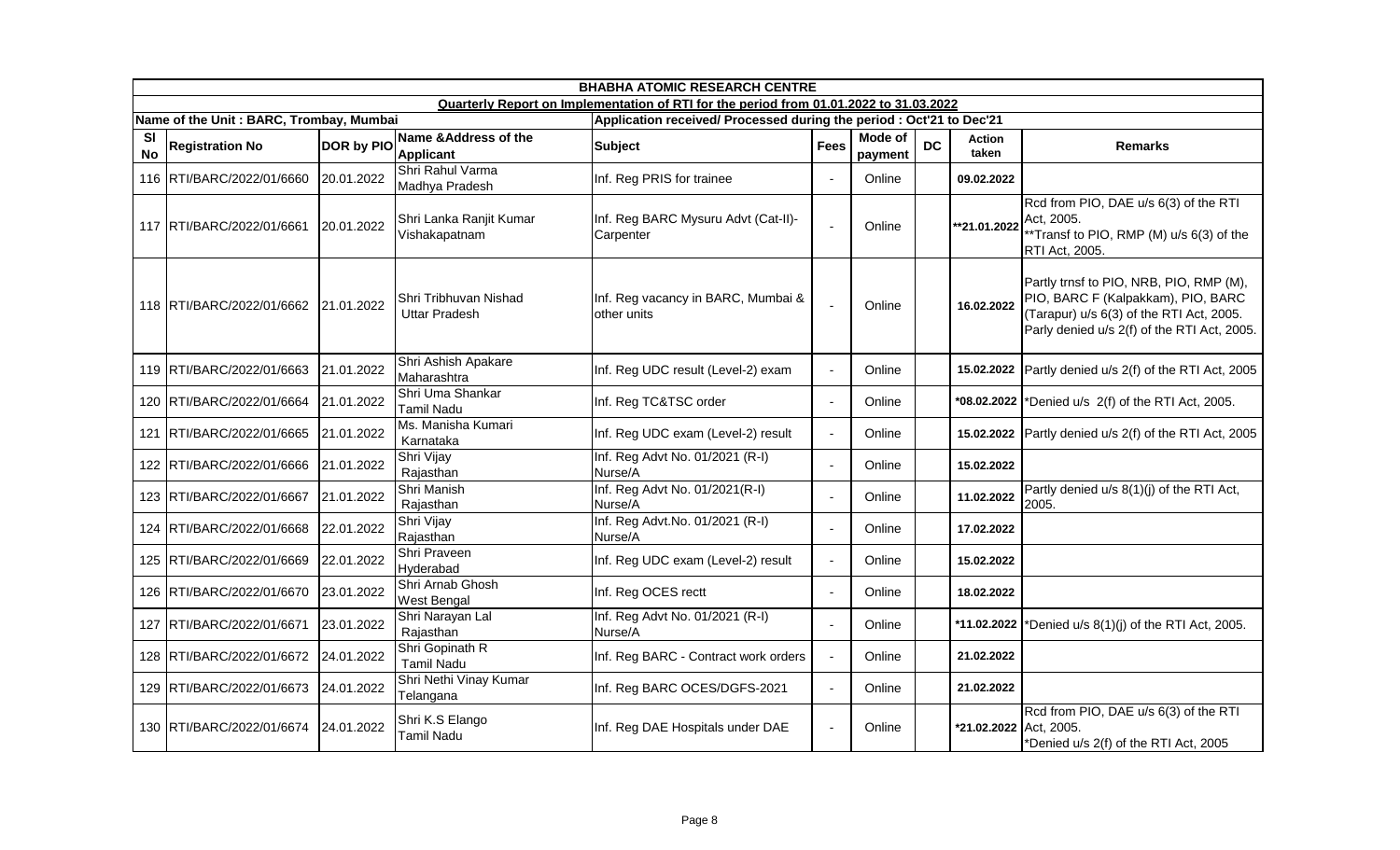|                        | <b>BHABHA ATOMIC RESEARCH CENTRE</b>    |                   |                                            |                                                                                        |                |                    |           |                 |                                                                                                                    |  |  |
|------------------------|-----------------------------------------|-------------------|--------------------------------------------|----------------------------------------------------------------------------------------|----------------|--------------------|-----------|-----------------|--------------------------------------------------------------------------------------------------------------------|--|--|
|                        |                                         |                   |                                            | Quarterly Report on Implementation of RTI for the period from 01.01.2022 to 31.03.2022 |                |                    |           |                 |                                                                                                                    |  |  |
|                        | Name of the Unit: BARC, Trombay, Mumbai |                   |                                            | Application received/ Processed during the period : Oct'21 to Dec'21                   |                |                    |           |                 |                                                                                                                    |  |  |
| <b>SI</b><br><b>No</b> | <b>Registration No</b>                  | <b>DOR by PIO</b> | Name & Address of the<br><b>Applicant</b>  | <b>Subject</b>                                                                         | <b>Fees</b>    | Mode of<br>payment | <b>DC</b> | Action<br>taken | <b>Remarks</b>                                                                                                     |  |  |
| 131                    | RTI/BARC/2022/01/6675                   | 25.01.2022        | Shri Jeeva M.A<br>Chandigarh               | Inf. Reg technical Resignation                                                         | 10             | <b>IPO</b>         |           |                 | *15.02.2022  *Denied u/s $2(f)$ of the RTI Act, 2005.                                                              |  |  |
|                        | 132 RTI/BARC/2022/01/6676               | 25.01.2022        | Shri Pradum Pritam<br>Jharkhand - 815 354  | Inf. Reg skill test against Advt No.<br>01/2020 (NRB)                                  | $\blacksquare$ | Online             |           | **31.01.2022    | **Trnsf to PIO, NRB u/s 6(3) of the RTI<br>Act, 2005.                                                              |  |  |
|                        | 133 RTI/BARC/2022/01/6677               | 25.01.2022        | Shri Umesh Moanlal Bhoi<br>Maharashtra     | Inf. Reg administrative exegencies for<br>forwarding of applications                   | $\overline{a}$ | Online             |           |                 | 15.02.2022 Partly denied u/s 2(f) of the RTI Act, 2005.                                                            |  |  |
| 134                    | RTI/BARC/2022/01/6678                   | 25.01.2022        | Shri Narsi Lal Meena<br>Rajasthan          | Inf. Reg Liasion Officer. SC/ST<br>Promotion & seniority                               | ÷,             | Online             |           | 23.02.2022      | Rcd from PIO, DAE u/s 6(3) of the RTI<br>Act, 2005                                                                 |  |  |
|                        | 135 RTI/BARC/2022/01/6679               | 25.01.2022        | Shri Narsi Lal Meena<br>Rajasthan          | Inf. Reg DQE conducted by DAE                                                          | $\blacksquare$ | Online             |           | 23.02.2022      | Rcd from PIO, DAE u/s 6(3) of the RTI<br>Act, 2005                                                                 |  |  |
|                        | 136 RTI/BARC/2022/01/6680               | 26.01.2022        | Shri Rajaram R<br><b>Tamil Nadu</b>        | Inf. Reg Cat-li trainees recruited<br>between 1986 to 1989 in BARC<br>mumbai           | ÷,             | Online             |           | 11.02.2022      | DC charged (Rs.30/-)<br>E-IPO paid & doc prov on 03.03.2022.<br>Partly denied u/s 8(1)(j) of the RTI Act,<br>2005. |  |  |
|                        | 137 RTI/BARC/2022/01/6681               | 26.01.2022        | Shri Ganesh Potter<br>Rajasthan            | Inf. Reg Nurse/A exam (Advt No.<br>01/2021 (R-I)                                       | $\sim$         | Online             |           | 15.02.2022      |                                                                                                                    |  |  |
|                        | 138 RTI/BARC/2022/01/6682               | 27.01.2022        | Shri Mitul Kumar<br>Jharkhand              | Inf. Reg OCES/DGFS-2021                                                                | $\blacksquare$ | Online             |           | 21.02.2022      |                                                                                                                    |  |  |
|                        | 139 RTI/BARC/2022/01/6683               | 27.01.2022        | Shri Narsi Lal Meena<br>Rajasthan          | Inf. Reg Liasion Officer. SC/ST<br>Promotion & seniority                               | $\blacksquare$ | Online             |           | 23.02.2022      | Rcd from PIO, DAE u/s 6(3) of the RTI<br>Act, 2005                                                                 |  |  |
|                        | 140 RTI/BARC/2022/01/6684               | 27.01.2022        | Shri Narsi Lal Meena<br>Rajasthan          | Inf. Reg Liasion Officer. SC/ST<br>Promotion & seniority                               | ÷,             | Online             |           | 23.02.2022      | Rcd from PIO, DAE u/s 6(3) of the RTI<br>Act, 2005                                                                 |  |  |
|                        | 141 RTI/BARC/2022/01/6685               | 28.01.2022        | Adv Ruturaj Nitin Taple<br>Maharashtra     | Inf. Reg Employee                                                                      | 10             | <b>IPO</b>         |           | **03.02.2022    | **Trsnf to PIO, DPS u/s 6(3) of the RTI<br>Act, 2005                                                               |  |  |
|                        | 142 RTI/BARC/2022/01/6686               | 28.01.2022        | Shri Doragari Ajay Chandra<br>Telangana    | Inf. Reg BARC OCES-2021 interview<br>score                                             | $\overline{a}$ | Online             |           | 22.02.2022      |                                                                                                                    |  |  |
|                        | 143 RTI/BARC/2022/01/6687               | 28.01.2022        | Sanapala Mahesh Kumar<br>Andhra Pradesh    | Inf reg OCES (EE) selection from<br>2016 to 2021                                       | $\Delta$       | Online             |           | 23.02.2022      |                                                                                                                    |  |  |
|                        | 144 RTI/BARC/2022/01/6688               | 28.01.2022        | Shri Surendra Dudi<br>Rajasthan            | Inf. Reg Nurse/A exam (Advt No.<br>01/2021 (R-I)                                       |                | Online             |           |                 | *23.02.2022   *Denied u/s $8(1)(j)$ of the RTI Act, 2005                                                           |  |  |
|                        | 145 RTI/BARC/2022/01/6689               | 29.01.2022        | Shri Kantha Raju S.P<br>Maharashtra        | Inf. Reg APAR with remarks<br>(Assessment year : 2020-2021)                            | $\blacksquare$ | Online             |           | 24.02.2022      |                                                                                                                    |  |  |
|                        | 146 RTI/BARC/2022/01/6690               | 29.01.2022        | Shri Raghav Shukla<br><b>Uttar Pradesh</b> | Inf. Reg Advt No. 01/2019 (R-III)                                                      | $\blacksquare$ | Online             |           | 25.02.2022      | Partly denied u/s 2(f) of the RTI Act, 2005                                                                        |  |  |
|                        | 147 RTI/BARC/2022/01/6691               | 29.01.2022        | Shri Chetan Anand<br><b>Uttar Pradesh</b>  | If. Reg OCES-2021 interview score                                                      | $\sim$         | Online             |           | 23.02.2022      |                                                                                                                    |  |  |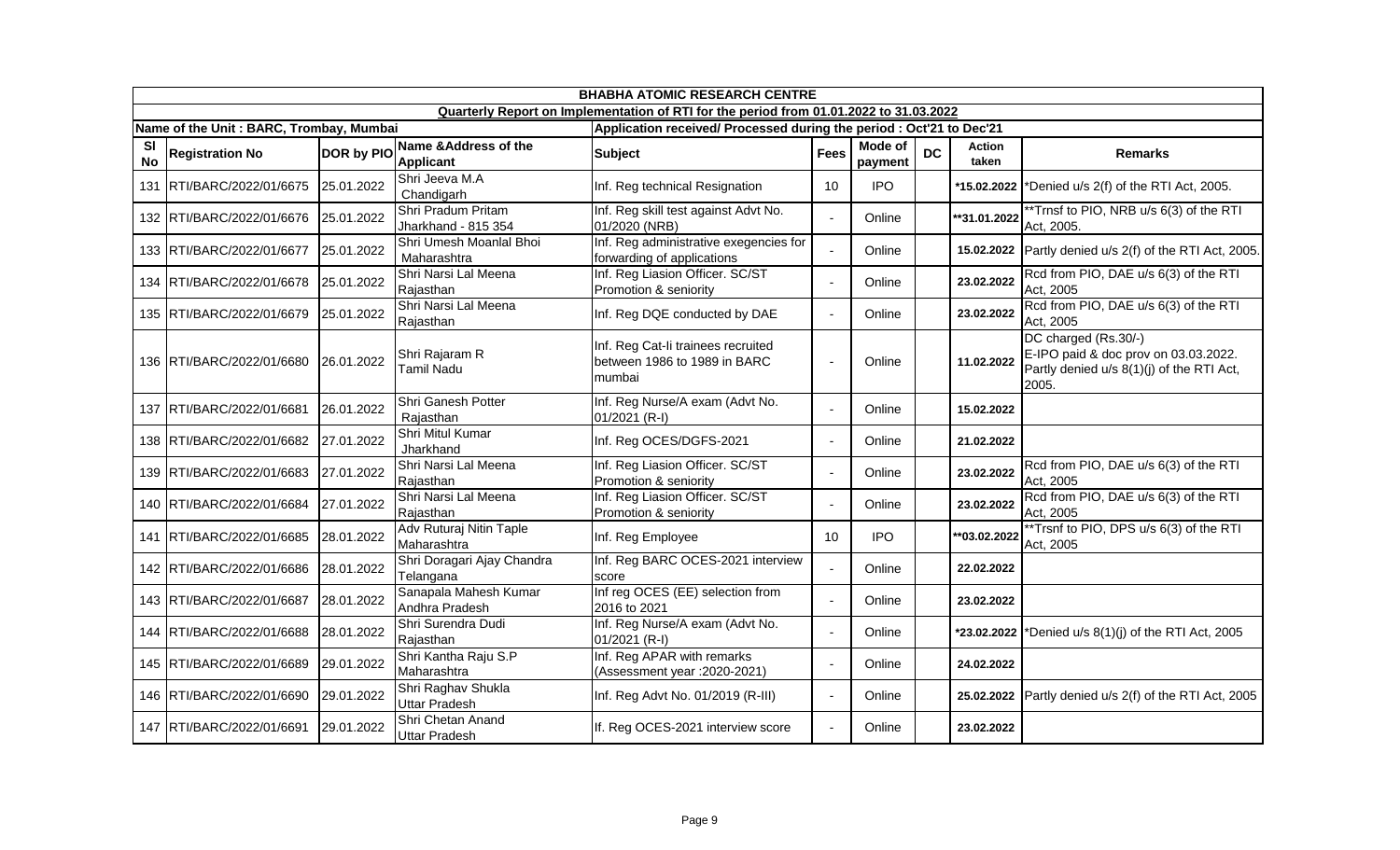|                 | <b>BHABHA ATOMIC RESEARCH CENTRE</b>    |                   |                                                       |                                                                                           |                |                    |           |                        |                                                                                |  |
|-----------------|-----------------------------------------|-------------------|-------------------------------------------------------|-------------------------------------------------------------------------------------------|----------------|--------------------|-----------|------------------------|--------------------------------------------------------------------------------|--|
|                 |                                         |                   |                                                       | Quarterly Report on Implementation of RTI for the period from 01.01.2022 to 31.03.2022    |                |                    |           |                        |                                                                                |  |
|                 | Name of the Unit: BARC, Trombay, Mumbai |                   |                                                       | Application received/ Processed during the period : Oct'21 to Dec'21                      |                |                    |           |                        |                                                                                |  |
| SI<br><b>No</b> | <b>Registration No</b>                  | <b>DOR by PIO</b> | Name & Address of the<br><b>Applicant</b>             | <b>Subject</b>                                                                            | <b>Fees</b>    | Mode of<br>payment | <b>DC</b> | Action<br>taken        | <b>Remarks</b>                                                                 |  |
|                 | 148 RTI/BARC/2022/01/6692               | 29.01.2022        | Shri Ganesh dyaneshwar<br>Bhalerao<br>Maharashtra     | Inf. Reg UDC Answer sheet<br>(Descriptive paper)                                          | $\sim$         | Online             |           | 25.02.2022             | DC charges applied (Rs.14/-)                                                   |  |
|                 | 149 RTI/BARC/2022/01/6693               | 29.01.2022        | Shri Dipak Kumar Maurya<br><b>Uttar Pradesh</b>       | Inf. Reg Advt No. 01/2020 (NRB)                                                           | $\sim$         | Online             |           | **01.02.2022           | **Trnsf to PIO, NRB u/s 6(3) of the RTI<br>Act, 2005                           |  |
|                 | 150 RTI/BARC/2022/01/6694               | 29.01.2022        | Shri Ravi<br>Telangana                                | Inf. Reg STPT                                                                             | $\blacksquare$ | Online             |           | *16.02.2022 Act, 2005. | Rcd from PIO, DAE u/s 6(3) of the RTI<br>*Denied u/s 2(f) of the RTI Act, 2005 |  |
|                 | 151 RTI/BARC/2022/01/6695               | 30.01.2022        | Shri Shamsher Singh<br><b>Bihar</b>                   | Inf. Reg UDC exam (Level-2) result                                                        | $\sim$         | Online             |           | 23.02.2022             | Partly denied u/s 2(f) of the RTI Act, 2005                                    |  |
|                 | 152 RTI/BARC/2022/01/6696               | 31.01.2022        | Shri Ganesh Date<br>Maharashtra                       | Inf. Reg transfer policy of DAE in r/o<br>Officers, Auxillary post, Group C posts<br>etc. | $\blacksquare$ | Online             |           | 25.02.2022             | Copy of transfer policy enclosed                                               |  |
|                 | 153 RTI/BARC/2022/01/6697               | 01.02.2022        | Shri Ganeshan Mani<br>Maharashtra                     | Inf. Reg Anushakti Nagar Security                                                         | $\blacksquare$ | Online             |           | 25.02.2022             | Partly denied u/s 2(f) of the RTI Act, 2005                                    |  |
|                 | 154 RTI/BARC/2022/01/6698               | 01.02.2022        | Shri Ananda Bhaskar Bandaru<br><b>Tamil Nadu</b>      | Inf. Reg OCES/DGFS-2021                                                                   | $\sim$         | Online             |           | 25.02.2022             |                                                                                |  |
|                 | 155 RTI/BARC/2022/01/6699               | 01.02.2022        | Shri Raj<br>Maharashtra                               | Inf. Reg Contract works payment by<br><b>BARC</b>                                         | $\sim$         | Online             |           | 01.03.2022             | Partly denied u/s 2(f) of the RTI Act, 2005                                    |  |
|                 | 156 RTI/BARC/2022/02/6700               | 01.02.2022        | Ms. Shweta Suresh Gaurkar<br>Maharashtra              | Inf. Reg BARC UDC exam results                                                            | $\mathbf{r}$   | Online             |           | 28.02.2022             | Partly denied u/s 2(f) of the RTI Act, 2005                                    |  |
|                 | 157 RTI/BARC/2022/02/6701               | 01.02.2022        | Shri Upadhyayula M.M Aditya Sai<br>Gopal<br>Karnataka | Inf. Reg BARC OCES/DGFS-2021                                                              | $\blacksquare$ | Online             |           | 25.02.2022             | Partly denied u/s 2(f) of the RTI Act, 2005                                    |  |
|                 | 158 RTI/BARC/2022/02/6702               | 01.02.2022        | Shri Suraj Verma<br><b>Uttar Pradesh</b>              | Inf. Reg BARC OCES-2021                                                                   | $\blacksquare$ | Online             |           | 25.02.2022             |                                                                                |  |
|                 | 159 RTI/BARC/2022/02/6703               | 01.02.2022        | Shri Pawan Khatter<br>Maharashtra                     | Inf. Reg Advt No. 01/2019 (R-II) work<br>Assisant/A result                                | $\mathbf{r}$   | Online             |           | 25.02.2022             |                                                                                |  |
|                 | 160 RTI/BARC/2022/02/6704               | 01.02.2022        | Shri Sachin Shivaji Chavan<br>Maharashtra             | Inf. Reg UDC result (Level-2) exam                                                        | $\blacksquare$ | Online             |           | 25.02.2022             | Rcd from PIO, Minstry of Lab & emp. u/s<br>6(3) of the RTI Act, 2005           |  |
|                 | 161 RTI/BARC/2022/02/6705               | 02.02.2022        | Shri Devendra D.Nalawade<br>Maharashtra               | Inf. Reg Employee (Shri Vilas<br>V.Kanekar)                                               | $\blacksquare$ | Online             |           |                        | *25.02.2022   *Denied u/s $8(1)(i)$ of the RTI Act, 2005                       |  |
|                 | 162 RTI/BARC/2022/02/6706               | 02.02.2022        | Shri Sachin Yadav<br><b>New Delhi</b>                 | Inf. Reg UDC exam (Level-2) result                                                        | $\sim$         | Online             |           | 25.02.2022             |                                                                                |  |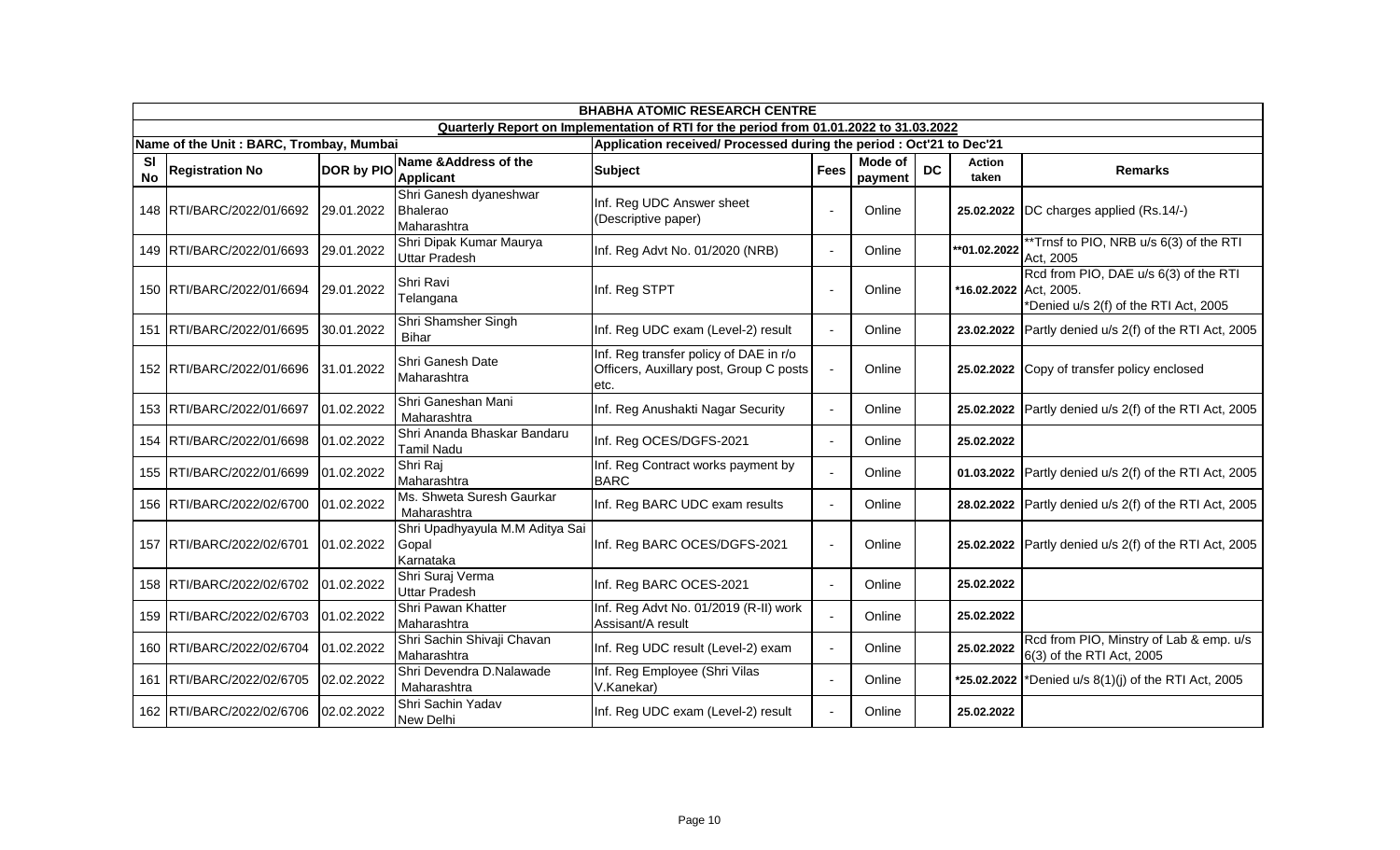|                        | <b>BHABHA ATOMIC RESEARCH CENTRE</b>     |                   |                                            |                                                                                        |                          |                       |           |                 |                                                                                                                                                            |  |
|------------------------|------------------------------------------|-------------------|--------------------------------------------|----------------------------------------------------------------------------------------|--------------------------|-----------------------|-----------|-----------------|------------------------------------------------------------------------------------------------------------------------------------------------------------|--|
|                        |                                          |                   |                                            | Quarterly Report on Implementation of RTI for the period from 01.01.2022 to 31.03.2022 |                          |                       |           |                 |                                                                                                                                                            |  |
|                        | Name of the Unit: BARC, Trombay, Mumbai  |                   |                                            | Application received/ Processed during the period : Oct'21 to Dec'21                   |                          |                       |           |                 |                                                                                                                                                            |  |
| <b>SI</b><br><b>No</b> | <b>Registration No</b>                   | <b>DOR by PIO</b> | Name & Address of the<br><b>Applicant</b>  | <b>Subject</b>                                                                         | <b>Fees</b>              | Mode of<br>payment    | <b>DC</b> | Action<br>taken | <b>Remarks</b>                                                                                                                                             |  |
|                        | 163 RTI/BARC/2022/02/6707                | 02.02.2022        | Shri Narayanan<br><b>Tamil Nadu</b>        | Inf. Reg NDA & OTA                                                                     | $\blacksquare$           | Online                |           | 02.03.2022      | Rcd from PIO, DAE u/s 6(3) of the RTI<br>Act, 2005.                                                                                                        |  |
|                        | 164 RTI/BARC/2022/02/6708                | 02.02.2022        | Shri Yaduveer Singh<br>Maharashtra         | Inf. Reg Promotion order                                                               | 10                       | Cash                  |           | *28.02.2022     | *Denied u/s 2(f) of the RTI Act, 2005.                                                                                                                     |  |
|                        | 165 RTI/BARC/2022/02/6709                | 02.02.2022        | Ms. Pooja<br>Maharashtra                   | Inf. Reg BARC UDC exam results                                                         | $\sim$                   | Online                |           | 25.02.2022      | Partly denied u/s 2(f) of the RTI Act, 2005                                                                                                                |  |
|                        | 166 RTI/BARC/2022/02/6710                | 03.02.2022        | Shri Vishal Bansal<br>Punjab               | Inf. Rge BARC OCES-2021 interview<br>score                                             | $\overline{a}$           | Online                |           | 01.03.2022      |                                                                                                                                                            |  |
|                        | 167 RTI/BARC/2022/02/6711                | 03.02.2022        | Shri Ranjeet Thonge<br>Maharashtra         | Inf. Reg Security Guard result against<br>Advt 02/2019(R-II) & EWS certificate         | $\overline{a}$           | Online                |           | 02.03.2022      | Rcd from PIO, BARC (Tarapur) u/s 6(3) of<br>the RTI Act, 2005.                                                                                             |  |
|                        | 168 RTI/BARC/2022/02/6712                | 04.02.2022        | Shri Satyavir Gautam<br>Uttarakhand        | Inf. Reg Radiation query                                                               | $\blacksquare$           | Paid at<br><b>DAE</b> |           | 03.03.2022      | Rcd from PIO, DAE u/s 6(3) of the RTI<br>Act, 2005 for query no. 2, 7 to 9                                                                                 |  |
|                        | 169   RTI/BARC/2022/02/6713   04.02.2022 |                   | Shri Vishnu<br>Andhra Pradesh              | Inf. Reg SO position in DAE units                                                      | $\sim$                   | Online                |           | 01.03.2022      | Rcd from PIO, DAE u/s 6(3) of the RTI<br>Act, 2005.                                                                                                        |  |
|                        | 170 RTI/BARC/2022/02/6714 04.02.2022     |                   | Shri Joseph Israel<br><b>Tamil Nadu</b>    | Inf. Reg Child Adoption Leave                                                          | $\overline{\phantom{a}}$ | Online                |           | 01.03.2022      | Rcd from PIO, DAE u/s 6(3) of the RTI<br>Act, 2005.<br>Partly denied u/s 8(1)(j) of the RTI Act,<br>2005.                                                  |  |
| 171                    | RTI/BARC/2022/02/6715                    | 05.02.2022        | Shri Sunil Choudhary<br>Rajasthan          | Inf. Reg OCES/DGFS-2021                                                                | $\blacksquare$           | Online                |           | 01.03.2022      |                                                                                                                                                            |  |
|                        | 172 RTI/BARC/2022/02/6716 05.02.2022     |                   | Ms. Nairutvi Mistry<br>Gujarat             | Inf. Reg OCES/DGFS-2021                                                                | $\overline{\phantom{a}}$ | Online                |           | 01.03.2022      | Partially transferred to PIO, IPR, Gujrat<br>u/s 6(3) of the RTI Act, 2005 wrt point no.<br>2&3 only.<br>Partly denied u/s 8(1)(j) of the RTI Act,<br>2005 |  |
|                        | 173 RTI/BARC/2022/02/6717                | 05.02.2022        | Shri Akhanda Pratap Singh<br>Uttar Pradesh | Inf. Reg BARC OCES-2021                                                                | $\sim$                   | Online                |           | 01.03.2022      |                                                                                                                                                            |  |
|                        | 174 RTI/BARC/2022/02/6718                | 07.02.2022        | Stephen D'Mello<br>Maharashtra             | Regarding extension of CHSS facility                                                   | $\blacksquare$           | Online                |           | 03.03.2022      |                                                                                                                                                            |  |
|                        | 175 RTI/BARC/2022/02/6719                | 07.02.2022        | Shri Manikrao Gurav<br>Maharashtra         | Inf. Reg Advt No. PD/13(3)/99-R-III<br>(Driver post)                                   | $\overline{a}$           | Online                |           | 04.03.2022      |                                                                                                                                                            |  |
|                        | 176 RTI/BARC/2022/02/6720                | 07.02.2022        | Shri Ranjeet Thonge<br>Maharashtra         | Inf. Reg Security Guard result against<br>Advt 02/2019(R-II) & EWS certificate         |                          | Online                |           | 03.03.2022      | Partly denied u/s 2(f) of the RTI Act, 2005.                                                                                                               |  |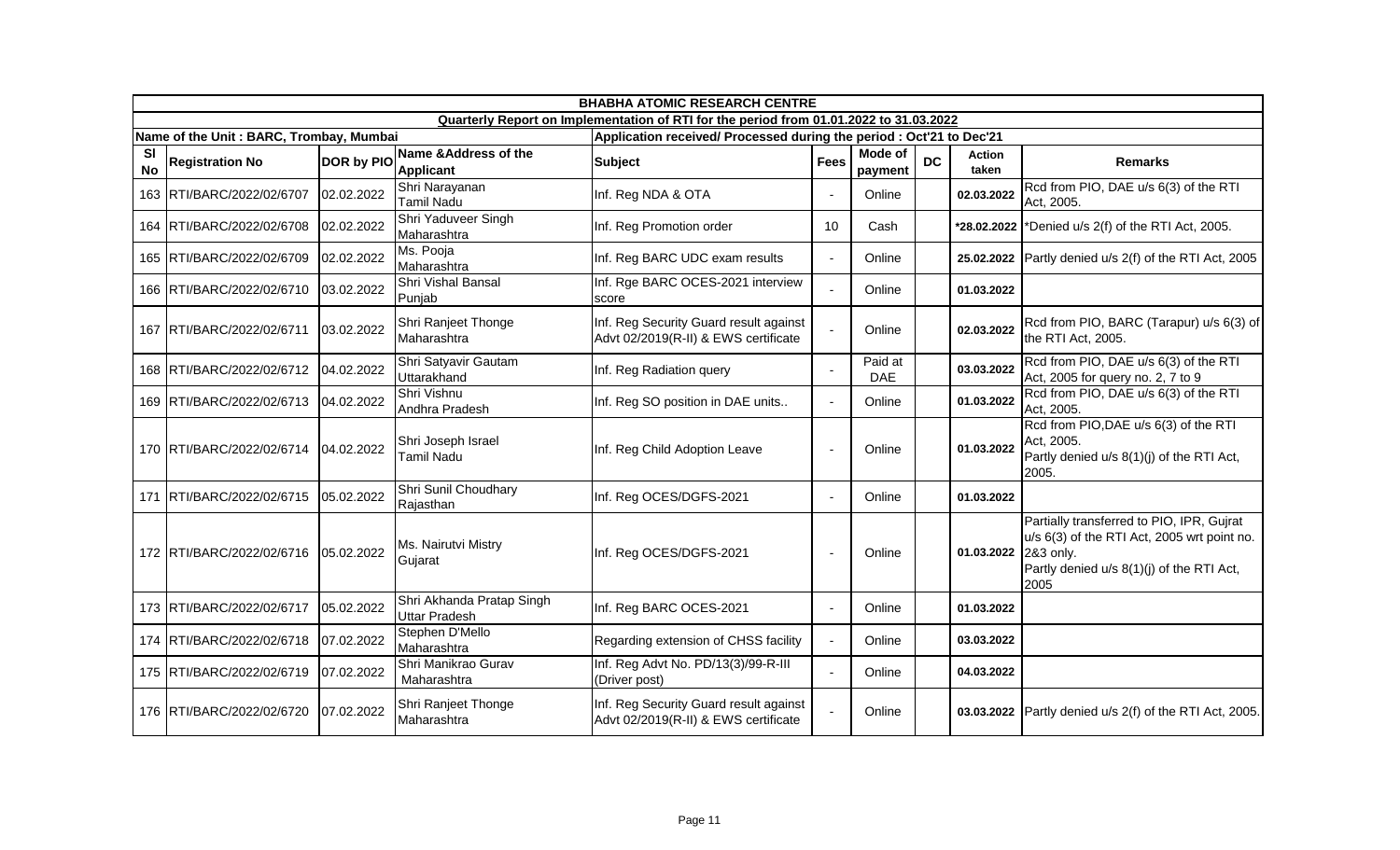|                        | <b>BHABHA ATOMIC RESEARCH CENTRE</b>    |                   |                                             |                                                                                                     |                |                    |           |                 |                                                                                           |  |  |
|------------------------|-----------------------------------------|-------------------|---------------------------------------------|-----------------------------------------------------------------------------------------------------|----------------|--------------------|-----------|-----------------|-------------------------------------------------------------------------------------------|--|--|
|                        |                                         |                   |                                             | Quarterly Report on Implementation of RTI for the period from 01.01.2022 to 31.03.2022              |                |                    |           |                 |                                                                                           |  |  |
|                        | Name of the Unit: BARC, Trombay, Mumbai |                   |                                             | Application received/ Processed during the period : Oct'21 to Dec'21                                |                |                    |           |                 |                                                                                           |  |  |
| <b>SI</b><br><b>No</b> | <b>Registration No</b>                  | <b>DOR by PIO</b> | Name & Address of the<br>Applicant          | <b>Subject</b>                                                                                      | <b>Fees</b>    | Mode of<br>payment | <b>DC</b> | Action<br>taken | <b>Remarks</b>                                                                            |  |  |
|                        | 177 RTI/BARC/2022/02/6721               | 08.02.2022        | Shri Vinay<br>Rajasthan                     | Inf. Reg vacancy                                                                                    | $\overline{a}$ | Online             |           | **11.02.2022    | **Trnsf to PIO, DAE u/s 6(3) of the RTI<br>Act, 2005                                      |  |  |
|                        | 178 RTI/BARC/2022/02/6722               | 08.02.2022        | Shri Aman Sarathe<br>Madhya Pradesh         | Inf. Reg Advt No. BARC/MYS/01/2021                                                                  | $\blacksquare$ | Online             |           | **10.02.2022    | **Trnsf to PIO, RMP (Mysuru) u/s 6(3) of<br>the RTI Act, 2005                             |  |  |
|                        | 179 RTI/BARC/2022/02/6723               | 08.02.2022        | Shri Rishu Raj<br><b>Bihar</b>              | Inf. Reg BARC OCES/DGFS-2022                                                                        | $\blacksquare$ | Online             |           | 01.03.2022      | Partly denied u/s 8(1)(d) of the RTI Act,<br>2005.                                        |  |  |
|                        | 180 RTI/BARC/2022/02/6724               | 08.02.2022        | Shri Devendra Kumar Patel<br>Madhya Pradesh | Inf. Reg interview marks for<br>OCES/DGFS-2021                                                      | $\blacksquare$ | Online             |           | 07.03.2022      | Partly denied u/s 8(1)(j) of the RTI Act,<br>2005.                                        |  |  |
|                        | 181 RTI/BARC/2022/02/6725               | 08.02.2022        | Shri Kamlesh Kumar Khare<br>Punjab          | Inf. Reg HBA to Centrla Govt.<br><b>Employees</b>                                                   | $\sim$         | Online             |           | 08.03.2022      | Rcd from PIO, DAE u/s 6(3) of the RTI<br>Act, 2005 to reply for query no. 4 to 9<br>only. |  |  |
|                        | 182 RTI/BARC/2022/02/6726               | 09.02.2022        | Ms. Deepika Singh<br>Maharashtra            | Inf. Reg copies of circular issued by<br>Ministry of Personnel, Public<br>Grievance & Pension, DoPT | $\blacksquare$ | Online             |           | 08.03.2022      |                                                                                           |  |  |
|                        | 183 RTI/BARC/2022/02/6727               | 09.02.2022        | Shri Prashant Rajpurohit<br>Odhisha         | inf. Reg OCES-2021 marks                                                                            | $\blacksquare$ | Online             |           | *04.03.2022     | *Denied u/s 8(1)(j) of the RTI Act, 2005.                                                 |  |  |
|                        | 184 RTI/BARC/2022/02/6728               | 09.02.2022        | Shri Vijay Nath<br>Rajasthan                | Inf. Reg Advt No. 01/2020 (NRB)                                                                     | $\blacksquare$ | Online             |           | **11.02.2022    | **Trnsf to PIO, NRB u/s 6(3) of the RTI<br>Act, 2005                                      |  |  |
|                        | 185 RTI/BARC/2022/02/6729               | 10.02.2022        | Ms. Dhanlaxmi Nadar<br>Maharashtra          | Inf, reg Nurse Exam (Advt no. 01/2021<br>(R-I) marks of candidates                                  |                | Online             |           | *04.03.2022     | *Denied u/s 8(1)(j) of the RTI Act, 2005.                                                 |  |  |
|                        | 186 RTI/BARC/2022/02/6730               | 10.02.2022        | Shri Mukund Sharma<br>New Delhi             | Inf. Reg UDC exam (Level-2) result                                                                  | $\blacksquare$ | Online             |           | 07.03.2022      | Partly denied u/s 2(f) of the RTI Act, 2005.                                              |  |  |
|                        | 187 RTI/BARC/2022/02/6731               | 10.02.2022        | Ms. Pranali<br>Maharashtra                  | Inf. Reg BARC Advt No. 01/2019 (R-<br>lii)                                                          | $\blacksquare$ | Online             |           | *07.03.2022     | *Denied u/s 2(f) of the RTI Act, 2005                                                     |  |  |
|                        | 188 RTI/BARC/2022/02/6732               | 10.02.2022        | Ms. Anju<br>Haryana                         | Inf. Reg Advt No. 01/2019(R-III)                                                                    | $\sim$         | Online             |           | 10.03.2022      |                                                                                           |  |  |
|                        | 189 RTI/BARC/2022/02/6733               | 10.02.2022        | Shri Prakahar Paliwal<br>Rajasthan          | Inf. Reg Advt No. 01/2019(R-III)                                                                    | $\blacksquare$ | Online             |           | 07.03.2022      |                                                                                           |  |  |
|                        | 190 RTI/BARC/2022/02/6734               | 11.02.2022        | Ms. Nishi Sharma<br><b>Uttar Pradesh</b>    | Inf. Reg OCES-2021 interview (TA)                                                                   | $\sim$         | Online             |           | 10.03.2022      |                                                                                           |  |  |
|                        | 191 RTI/BARC/2022/02/6735               | 12.02.2022        | Ms. Rajni<br>Delhi                          | Inf. Reg UDC exam - Answer sheet<br>copy                                                            | L.             | Online             |           | 10.03.2022      |                                                                                           |  |  |
|                        | 192 RTI/BARC/2022/02/6736               | 12.02.2022        | Shri Jagadish<br>Maharashtra                | Inf. Reg DoPT orders on applying for<br>UPSC exam                                                   | $\blacksquare$ | Online             |           | 02.03.2022      | Partly denied u/s 2(f) of the RTI Act, 2005                                               |  |  |
|                        | 193 RTI/BARC/2022/02/6737               | 13.02.2022        | Ms. Sheetal<br>Madhya Pradesh               | Inf. Reg UDC prospects in BARC                                                                      | $\blacksquare$ | Online             |           |                 | 10.03.2022 Partly denied $u/s$ 2(f) of the RTI Act, 2005                                  |  |  |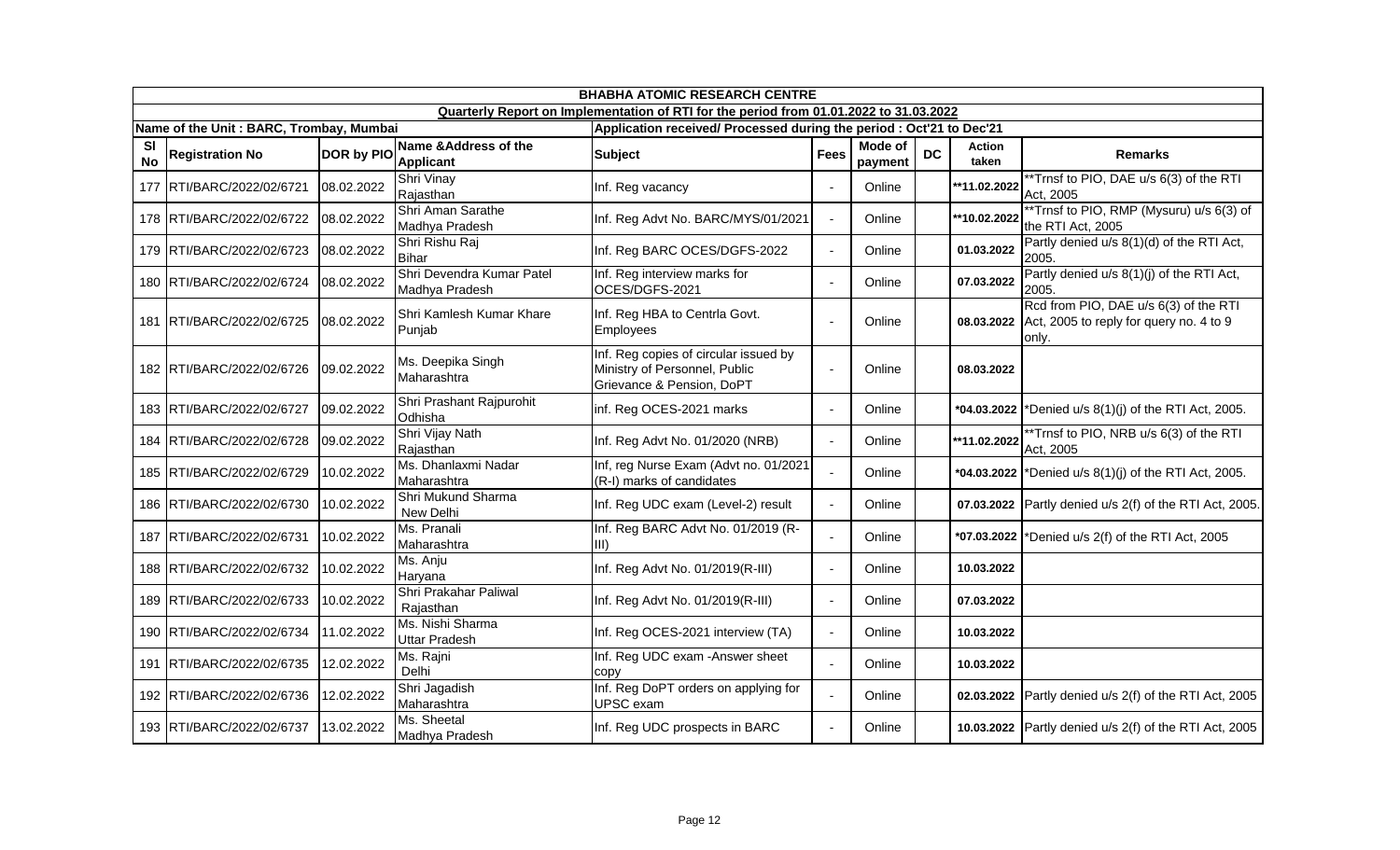|                        |                                         |                   |                                                            | <b>BHABHA ATOMIC RESEARCH CENTRE</b>                                                   |                |                    |           |                        |                                                                                                             |
|------------------------|-----------------------------------------|-------------------|------------------------------------------------------------|----------------------------------------------------------------------------------------|----------------|--------------------|-----------|------------------------|-------------------------------------------------------------------------------------------------------------|
|                        |                                         |                   |                                                            | Quarterly Report on Implementation of RTI for the period from 01.01.2022 to 31.03.2022 |                |                    |           |                        |                                                                                                             |
|                        | Name of the Unit: BARC, Trombay, Mumbai |                   |                                                            | Application received/ Processed during the period : Oct'21 to Dec'21                   |                |                    |           |                        |                                                                                                             |
| <b>SI</b><br><b>No</b> | <b>Registration No</b>                  | <b>DOR by PIO</b> | Name & Address of the<br><b>Applicant</b>                  | <b>Subject</b>                                                                         | <b>Fees</b>    | Mode of<br>payment | <b>DC</b> | <b>Action</b><br>taken | <b>Remarks</b>                                                                                              |
|                        | 194 RTI/BARC/2022/02/6738               | 13.02.2022        | Ms. Megha Rai<br>Madhya Pradesh                            | Inf. Reg Nurse appointment in BARC<br>Hospital                                         |                | Online             |           | 10.03.2022             |                                                                                                             |
|                        | 195 RTI/BARC/2022/02/6739               | 14.02.2022        | Shri Binoy E.B<br>Kerala                                   | Inf. Reg DRM (Advt No. 01/2012(R-II)                                                   | $\blacksquare$ | Online             |           | 01.03.2022             |                                                                                                             |
|                        | 196 RTI/BARC/2022/02/6740               | 15.02.2022        | Shri Kishan Kumar<br><b>Bihar</b>                          | Inf. Reg BARC OCES 2021 recrtt                                                         | $\blacksquare$ | Online             |           | 09.03.2022             | Rcd from PIO, BARC (Vizag) u/s 6(3) of<br>the RTI Act, 2005.                                                |
|                        | 197 RTI/BARC/2022/02/6741               | 15.02.2022        | Shri Savari Pandian<br>Tamil Nadu                          | Inf. Reg 3/86 (R-II) notification                                                      | $\sim$         | Online             |           | 10.03.2022             | Partly denied u/s 8(1)(j) of the RTI Act,<br>2005. DC charges (Rs. 8/-)                                     |
|                        | 198 RTI/BARC/2022/02/6742               | 15.02.2022        | Shri Savari Pandian<br>Tamil Nadu                          | Inf. Reg caste certificate verification<br>for rectt notification 3/86 (R-II)          | ÷,             | Online             |           |                        | 10.03.2022 Partly denied u/s 2(f) of the RTI Act, 2005                                                      |
|                        | 199 RTI/BARC/2022/02/6743               | 15.02.2022        | Shri Surender<br>Haryana                                   | Inf. Reg Mysuru Advt No. 02/2021                                                       | $\blacksquare$ | Online             |           | **18.02.2022           | **Trnf to PIO, RMP(Mysuru) u/s 6(3) of<br>the RTI Act, 2005.                                                |
|                        | 200 RTI/BARC/2022/02/6744               | 15.02.2022        | Shri Chhatrapal Yogesh Mujaria<br>Singal Toli, Maharashtra | Inf. Reg UDC result (L-2)- response<br>sheet copy request                              | ÷,             | Online             |           | 10.03.2022             | DC charged (Rs.12/-)                                                                                        |
|                        | 201 RTI/BARC/2022/02/6745               | 16.02.2022        | Shri Mukesh Sharma<br>Rajasthan                            | Inf. Reg Advt No. 02/2019 (R-II)                                                       | $\blacksquare$ | Online             |           | 10.03.2022             |                                                                                                             |
|                        | 202 RTI/BARC/2022/02/6746               | 16.02.2022        | Shri Chandraiah M<br>Maharashtra                           | Inf. Reg TO/C interview for Advt No.<br>01/2020 (R-IV)                                 | $\blacksquare$ | Online             |           | $*$ 08.03.2022         | **Trnsf to PIO, BRIT u/s 6(3) of the RTI<br>Act, 2005.                                                      |
|                        | 203 RTI/BARC/2022/02/6747               | 16.02.2022        | Shri Ajay Kumar<br>Madhya Pradesh                          | Inf. Reg PRIS (I) for Fire service<br>personnels                                       | $\overline{a}$ | Online             |           | 02.03.2022             | Partly denied u/s 8(1)(j) of the RTI Act,<br>2005.                                                          |
|                        | 204 RTI/BARC/2022/02/6748               | 17.02.2022        | Shri Abhinandan Tagore<br>New Delhi                        | Inf. Reg Advt 01/2019(R-III)                                                           | $\overline{a}$ | Online             |           | 16.03.2022             | DC charegged<br>Patly denied u/s 2(f) of the RTI Act, 2005                                                  |
|                        | 205 RTI/BARC/2022/02/6749               | 17.02.2022        | Shri Dahat Abhishek Krushna<br>Maharashtra                 | Inf. Reg Advt No. BARC/MYS/01/2021                                                     | $\sim$         | Online             |           | **18.02.2022           | **Trnsf to PIO, RMP(Mysuru) u/s 6(3) of<br>the RTI Act, 2005.                                               |
|                        | 206 RTI/BARC/2022/02/6750               | 18.02.2022        | Shri Raja sekhar<br>Gujarat                                | Inf. Reg BARC Vizag (Sr No. 2 to 6)                                                    | $\mathbf{r}$   | Online             |           | 11.03.2022             | Rcd from PIO, BARC (Vizag) u/s 6(3) of<br>the RTI Act, 2005.<br>Partly denied u/s 2(f) of the RTI Act, 2005 |
|                        | 207 RTI/BARC/2022/02/6751               | 19.02.2022        | Shri Nandan Kumar Dey<br>Maharshtra                        | Inf. Rg UDC (Level-2) exam                                                             | $\blacksquare$ | Online             |           | 17.03.2022             | Partly denied u/s 2(f) of the RTI Act, 2005.                                                                |
|                        | 208 RTI/BARC/2022/02/6752               | 20.02.2022        | Shri Pushkar Kumar Tiwari<br>New Delhi                     | Inf. Reg ASO advt (DCSEM/01/2018)                                                      | $\sim$         | Online             |           | 17.03.2022             |                                                                                                             |
|                        | 209 RTI/BARC/2022/02/6753               | 20.02.2022        | Shri Pushpar Kumar Tiwari<br>New Delhi                     | Inf. Reg ASO advt (DCSEM/01/2018)                                                      | $\sim$         | Online             |           | 17.03.2022             |                                                                                                             |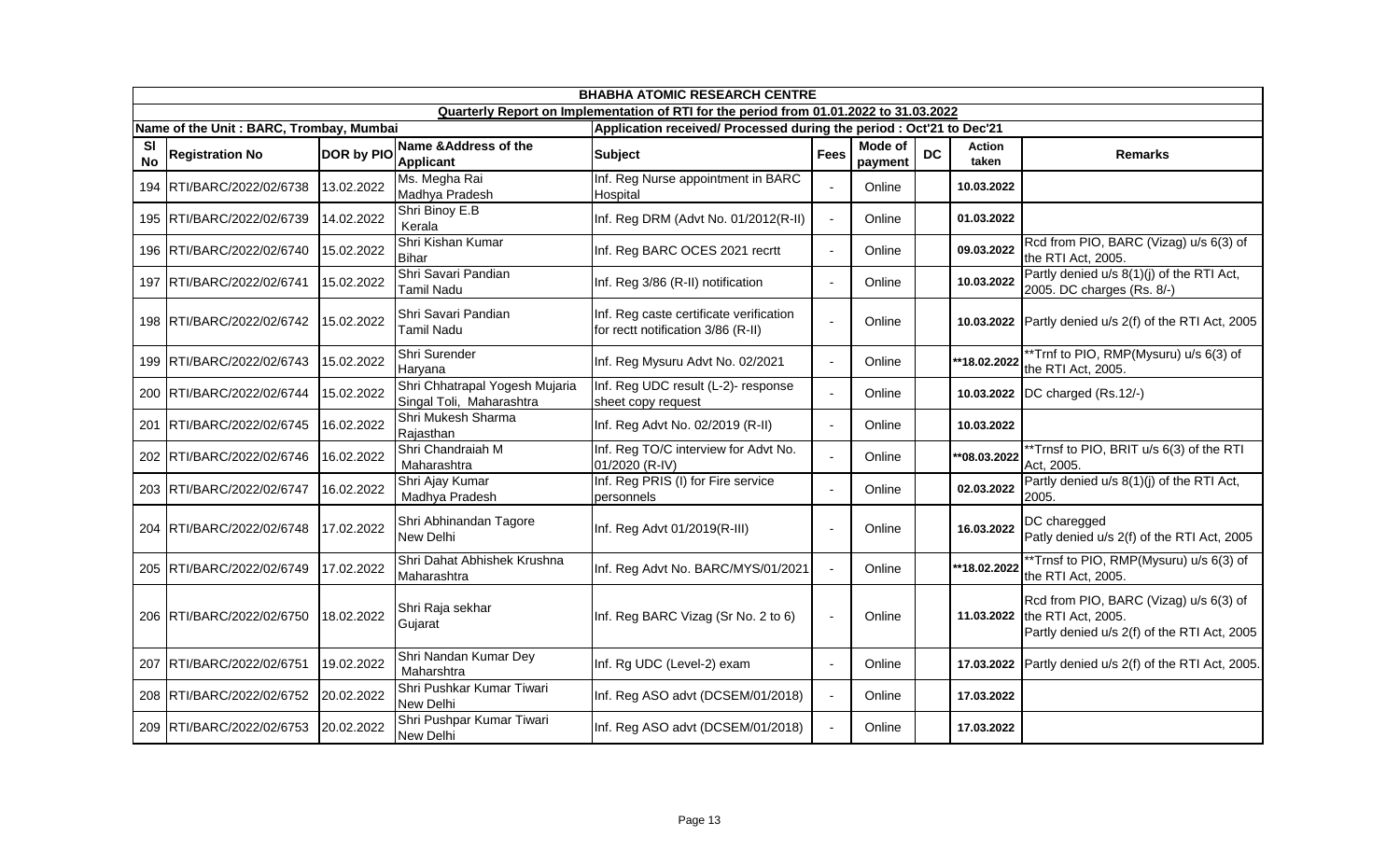|                        | <b>BHABHA ATOMIC RESEARCH CENTRE</b>    |                   |                                            |                                                                                        |                                                                      |                    |           |                 |                                                                                                                       |  |  |  |
|------------------------|-----------------------------------------|-------------------|--------------------------------------------|----------------------------------------------------------------------------------------|----------------------------------------------------------------------|--------------------|-----------|-----------------|-----------------------------------------------------------------------------------------------------------------------|--|--|--|
|                        |                                         |                   |                                            | Quarterly Report on Implementation of RTI for the period from 01.01.2022 to 31.03.2022 |                                                                      |                    |           |                 |                                                                                                                       |  |  |  |
|                        | Name of the Unit: BARC, Trombay, Mumbai |                   |                                            |                                                                                        | Application received/ Processed during the period : Oct'21 to Dec'21 |                    |           |                 |                                                                                                                       |  |  |  |
| <b>SI</b><br><b>No</b> | <b>Registration No</b>                  | <b>DOR by PIO</b> | Name & Address of the<br><b>Applicant</b>  | <b>Subject</b>                                                                         | <b>Fees</b>                                                          | Mode of<br>payment | <b>DC</b> | Action<br>taken | <b>Remarks</b>                                                                                                        |  |  |  |
|                        | 210 RTI/BARC/2022/02/6754               | 22.02.2022        | Shri Vijay Satogiya<br>Madhya Pradesh      | Inf. Reg BARC Mysuru Advt NO.<br>01/2021                                               | $\blacksquare$                                                       | Online             |           | **28.02.2022    | Rcd from PIO, DAE u/s 6(3) of the RTI<br>Act, 2005.<br>*Trnsf to PIO, RMP (M) u/s 6(3) of the<br>RTI Act, 2005.       |  |  |  |
|                        | 211 RTI/BARC/2022/02/6755               | 22.02.2022        | Shri Santosh<br>Delhi                      | Inf. Ref Advt No. 01/2019-R-III                                                        | $\blacksquare$                                                       | Online             |           | 17.03.2022      | Partly denied u/s 8(1)(j) of the RTI Act,<br>2005. DC charged (Rs.6/-)                                                |  |  |  |
|                        | 212 RTI/BARC/2022/02/6756               | 22.02.2022        | Shri Rajan Singh<br>Maharashtra            | Inf. Reg Thermoluminensce<br>Dosimeter batches                                         | $\mathbf{r}$                                                         | Online             |           | 21.03.2022      | Partly denied u/s 8(1)(j) & 2(f) of the RTI<br>Act, 2005                                                              |  |  |  |
|                        | 213 RTI/BARC/2022/02/6757               | 22.02.2022        | Shri Kalimisetty Mahesh<br>Andhra Pradesh  | Inf. Reg OCES-2022                                                                     | $\blacksquare$                                                       | Online             |           | 15.03.2022      |                                                                                                                       |  |  |  |
|                        | 214 RTI/BARC/2022/02/6758               | 23.02.2022        | Shri Malage Mahesh Narsinha<br>Maharashtra | Inf. Reg DAE Doctoral Fellowship<br>scheme                                             | $\mathbf{r}$                                                         | Online             |           | 15.03.2022      |                                                                                                                       |  |  |  |
|                        | 215 RTI/BARC/2022/02/6759               | 23.02.2022        | Shri G.Ramakrishnan<br><b>Tamil Nadu</b>   | Inf. Reg certified copy signed by Dr<br>Sethna                                         | 10                                                                   | <b>IPO</b>         |           | 22.03.2022      |                                                                                                                       |  |  |  |
|                        | 216 RTI/BARC/2022/02/6760               | 23.02.2022        | Shri Arbind Kumar<br>Maharashtra           | Inf. Reg NDA                                                                           | 10                                                                   | Cash               |           | 10.03.2022      |                                                                                                                       |  |  |  |
|                        | 217 RTI/BARC/2022/02/6761               | 23.02.2022        | Girisha<br>Karnataka                       | Inf. Reg APAR grading norms of<br>female employee on maternity leave                   | $\blacksquare$                                                       | Online             |           | *21.03.2021     | *Denied u/s 2(f) of the RTI Act, 2005                                                                                 |  |  |  |
|                        | 218 RTI/BARC/2022/02/6762               | 24.02.2022        | Shri Shivaji Krishna Shelar<br>Maharashtra | Inf. Reg Pay fixation orders                                                           | 10                                                                   | Online             |           | 14.03.2022      | Rcd from PIO, DAE u/s 6(3) of the RTI<br>Act, 2005                                                                    |  |  |  |
|                        | 219 RTI/BARC/2022/02/6763               | 24.02.2022        | Shri Pradeep Sonawane<br>Maharashtra       | Inf. Reg employee documents                                                            | $\mathbf{r}$                                                         | Online             |           | *24.03.2022     | *Denied u/s 8(1)(j) of the RTI Act, 2005                                                                              |  |  |  |
|                        | 220 RTI/BARC/2022/02/6764               | 24.02.2022        | Shri Bhawani Shankar<br>Karnataka          | Inf. Reg ISRO & DoS centres                                                            | $\mathbf{r}$                                                         | Online             |           | **25.02.2022    | **Trnsf to PIO, ISRO & DoS u/s 6(3) of<br>the RTI Act, 2005.                                                          |  |  |  |
|                        | 221 RTI/BARC/2022/02/6765               | 24.02.2022        | Shri Kiran Kumar M<br><b>Tamil Nadu</b>    | Inf. Reg DDFS Ph.D-2022                                                                | $\sim$                                                               | Online             |           | 15.03.2022      | Rcd from PIO, DAE u/s 6(3) of the RTI<br>Act, 2005                                                                    |  |  |  |
|                        | 222 RTI/BARC/2022/02/6766               | 24.02.2022        | Shri Sumit Kumar<br><b>Uttar Pradesh</b>   | Inf. Reg NRB Advt (Advt No. 01/2020)                                                   | $\sim$                                                               | Online             |           | **25.02.2022    | Rcd from PIO, BARC (Tarapur) u/s 6(3) of<br>the RTI Act, 2005.<br>*Trnsf to PIO, NRB u/s 6(3) of the RTI<br>Act, 2005 |  |  |  |
|                        | 223 RTI/BARC/2022/02/6767               | 25.02.2022        | Shri Sravan Kumar S<br>Andhra Pradesh      | Inf. Reg grant of PRIS (I)                                                             | $\sim$                                                               | Online             |           | **04.03.2022    | **Trnsf to PIO, BARC (Vizag) u/s 6(3) of<br>the RTI Act, 2005                                                         |  |  |  |
|                        | 224 RTI/BARC/2022/02/6768               | 25.02.2022        | Shri Kunal<br>Karnataka                    | Inf. Reg Advt No. 02/2019(R-II)                                                        | $\blacksquare$                                                       | Online             |           |                 | 24.03.2022 Partly denied u/s 2(f) of the RTI Act, 2005.                                                               |  |  |  |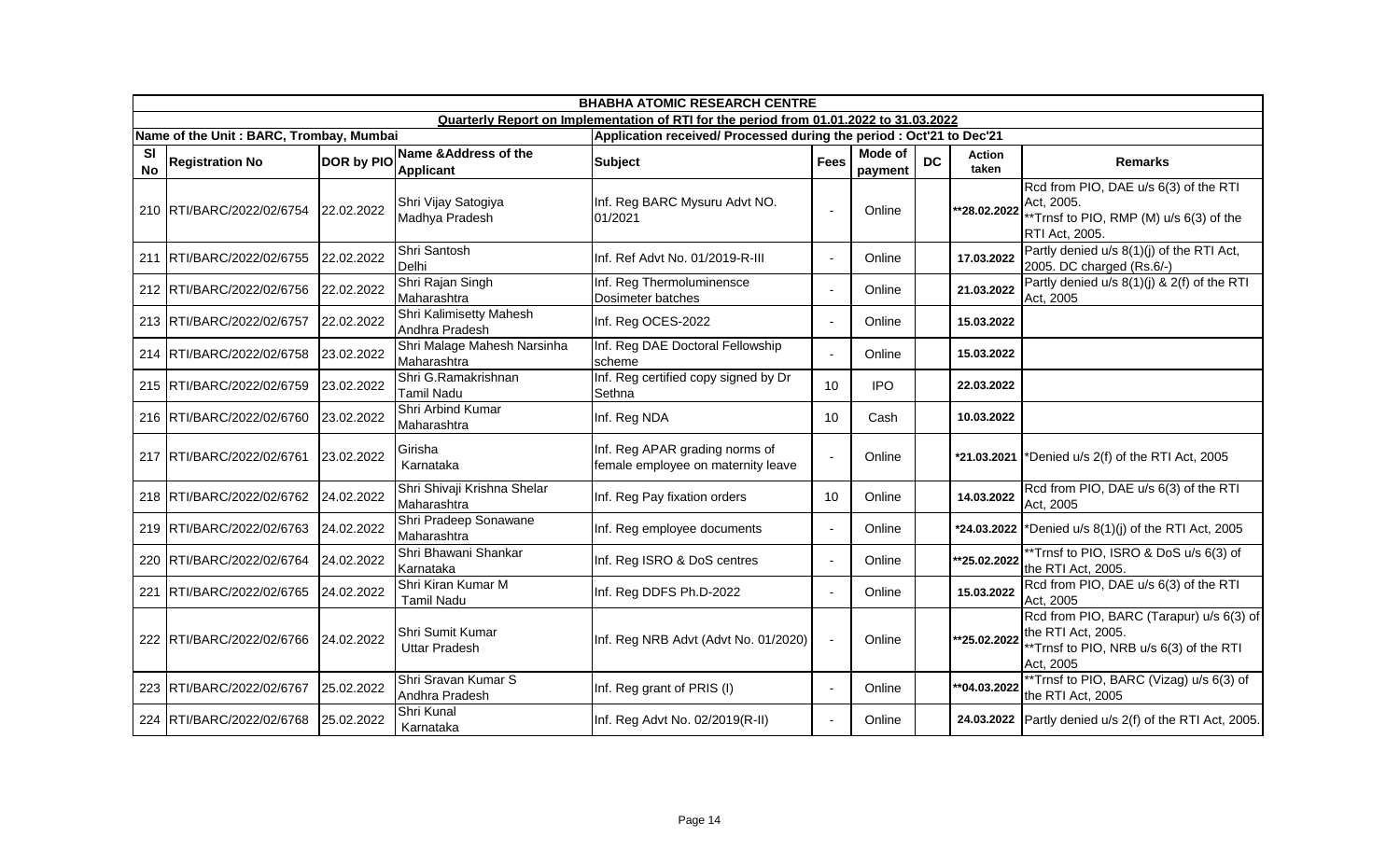|                 | <b>BHABHA ATOMIC RESEARCH CENTRE</b>    |                   |                                              |                                                                                        |                 |                    |                 |                        |                                                           |  |  |
|-----------------|-----------------------------------------|-------------------|----------------------------------------------|----------------------------------------------------------------------------------------|-----------------|--------------------|-----------------|------------------------|-----------------------------------------------------------|--|--|
|                 |                                         |                   |                                              | Quarterly Report on Implementation of RTI for the period from 01.01.2022 to 31.03.2022 |                 |                    |                 |                        |                                                           |  |  |
|                 | Name of the Unit: BARC, Trombay, Mumbai |                   |                                              | Application received/ Processed during the period : Oct'21 to Dec'21                   |                 |                    |                 |                        |                                                           |  |  |
| <b>SI</b><br>No | <b>Registration No</b>                  | <b>DOR by PIO</b> | Name & Address of the<br><b>Applicant</b>    | <b>Subject</b>                                                                         | <b>Fees</b>     | Mode of<br>payment | <b>DC</b>       | <b>Action</b><br>taken | <b>Remarks</b>                                            |  |  |
| 225             | RTI/BARC/2022/02/6769                   | 25.02.2022        | Shri Devendra D.Nalawde<br>Maharashtra       | Inf. Reg employee                                                                      |                 | Online             |                 | *23.03.2022            | Denied u/s 8(1)(j) of the RTI Act, 2005.                  |  |  |
|                 | 226 RTI/BARC/2022/02/6770               | 26.02.2022        | Shri Abhishek Mishra<br><b>Uttar Pradesh</b> | Inf. Reg OCES-2021                                                                     | $\blacksquare$  | Online             |                 |                        | 21.03.2022 Partly denied $u/s$ 2(f) of the RTI Act, 2005. |  |  |
| 227             | RTI/BARC/2022/02/6771                   | 26.02.2022        | Shri Mukesh Sharma<br>Rajasthan              | Inf. Reg Advt No. 2/2019(R-II) EWS<br>certificates                                     | $\mathbf{r}$    | Online             |                 | 24.03.2022             | Partly denied u/s 8(1)(j) of the RTI Act,<br>2005         |  |  |
|                 | 228 RTI/BARC/2022/02/6772               | 26.02.2022        | Shri Mukesh Sharma<br>Rajasthan              | Inf. Reg Advt No. 2/2019(R-II) EWS<br>certificates                                     | $\blacksquare$  | Online             |                 | 24.03.2022             | Partly denied u/s 8(1)(j) of the RTI Act,<br>2005         |  |  |
|                 | 229 RTI/BARC/2022/02/6773               | 26.02.2022        | Shri Anurag<br>Uttar Pradesh                 | Inf. Reg result of UDC (L-2) exam                                                      | $\sim$          | Online             |                 | 21.03.2022             |                                                           |  |  |
|                 | 230 RTI/BARC/2022/02/6774               | 26.02.2022        | Shri Sanjay kumar Patnaik<br>Maharashtra     | Inf. Reg reimbursement of medical<br>bills                                             |                 | Online             | 10 <sup>°</sup> | 17.03.2022             | DC charges applied<br>DC provided on 17.03.2022           |  |  |
| 231             | RTI/BARC/2022/02/6775                   | 27.02.2022        | Shri Abhishek Jain<br>Delhi                  | Inf. Reg Advt No. 01/2019-R-III for the<br>post of UDC                                 |                 | Online             |                 | 21.03.2022             | DC charges applied (Rs.10/-)                              |  |  |
|                 | 232 RTI/BARC/2022/02/6776               | 27.02.2022        | Shri Ayush Shukla<br>Madhya Pradesh          | Inf. Reg Advt No. 2/2019(R-II) EWS<br>certificates                                     | $\sim$          | Online             |                 |                        | 25.03.2022 Partly denied u/s 6(3) of the RTIAct, 2005     |  |  |
|                 | 233 RTI/BARC/2022/02/6777               | 27.02.2022        | Shri Bali Hemasundararao<br>Andhra Pradesh   | Inf reg marks in OCES-2021                                                             | $\blacksquare$  | Online             |                 | 25.03.2022             |                                                           |  |  |
|                 | 234 RTI/BARC/2022/02/6778               | 28.02.2022        | Shri Mukesh Sharma<br>Rajasthan              | Inf. Reg Advt No. 2/2019(R-II) EWS<br>certificates                                     |                 | Online             |                 | 28.02.2022             | Partly denied u/s 2(f) of the RTI Act, 2005               |  |  |
|                 | 235 RTI/BARC/2022/02/6779               | 01.03.2022        | Shri Ramesh<br><b>Tamil Nadu</b>             | Inf. Reg RSO exam                                                                      | $\blacksquare$  | Online             |                 |                        | 30.03.2022 Partly denied u/s 2(f) of the RTI Act, 2005    |  |  |
|                 | 236 RTI/BARC/2022/02/6780               | 01.03.2022        | Shri Divykant<br><b>Uttar Pradesh</b>        | Inf. Reg UDC (Level-2) exam<br>descriptive paper                                       | $\overline{a}$  | Online             | 14              | 21.03.2022             | DC rcvd & Doc. Prov on 29.03.2022                         |  |  |
| 237             | RTI/BARC/2022/02/6781                   | 01.03.2022        | Ms. Jigyasa<br>Haryana                       | Inf. Reg UDC (Level-2) exam<br>descriptive paper                                       | $\blacksquare$  | Online             | 10 <sup>1</sup> |                        | 21.03.2022   DC rcvd & Doc. Prov on 29.03.2022            |  |  |
|                 | 238 RTI/BARC/2022/02/6782               | 01.03.2022        | Shri S.S Sonwalkar<br>Hyderabad              | Inf. Reg Undertaking for certification                                                 | 10              | <b>IPO</b>         |                 | 30.03.2022             |                                                           |  |  |
|                 | 239 RTI/BARC/2022/02/6783               | 01.03.2022        | Shri Mukesh<br>Rajasthan                     | Inf. Reg EWS category -<br>Advt.02/2019(R-II)                                          | $\blacksquare$  | Online             |                 | 29.03.2022             | Rcd from PIO, DAE u/s 6(3) of the RTI<br>Act, 2005        |  |  |
|                 | 240 RTI/BARC/2022/02/6784               | 02.03.2022        | Shri Pushkar Kumar Tiwari<br>New Delhi       | Inf. Reg advt no. DCSEM/01/2018                                                        | 10 <sup>°</sup> | <b>IPO</b>         |                 | 31.03.2022             | Partly denied u/s 8(1)(j) & 2(f) of the RTI<br>Act, 2005. |  |  |
|                 | 241 RTI/BARC/2022/02/6785               | 02.03.2022        | Shri Debashis Dutta<br>Jharkhand             | Inf. Reg Advt 01/2019-R-III                                                            | $\sim$          | Online             | 12 <sup>°</sup> |                        | 22.03.2022   DC rcvd & Doc. provd on 31.03.2022           |  |  |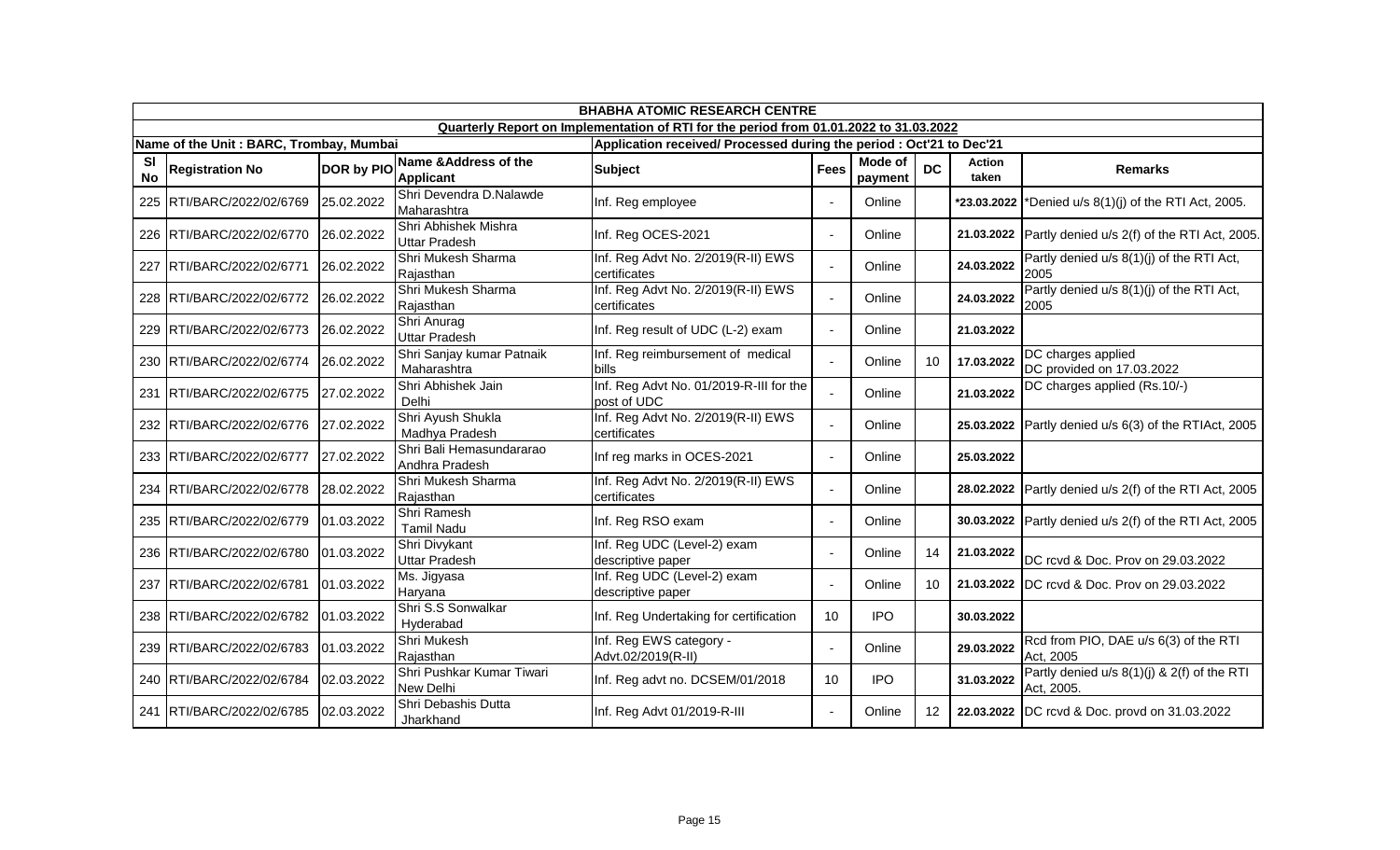|                        | <b>BHABHA ATOMIC RESEARCH CENTRE</b><br>Quarterly Report on Implementation of RTI for the period from 01.01.2022 to 31.03.2022 |            |                                            |                                                                      |                          |                    |           |                                |                                                                                                                                                                                                                                                           |  |  |  |
|------------------------|--------------------------------------------------------------------------------------------------------------------------------|------------|--------------------------------------------|----------------------------------------------------------------------|--------------------------|--------------------|-----------|--------------------------------|-----------------------------------------------------------------------------------------------------------------------------------------------------------------------------------------------------------------------------------------------------------|--|--|--|
|                        |                                                                                                                                |            |                                            |                                                                      |                          |                    |           |                                |                                                                                                                                                                                                                                                           |  |  |  |
|                        | Name of the Unit: BARC, Trombay, Mumbai                                                                                        |            |                                            | Application received/ Processed during the period : Oct'21 to Dec'21 |                          |                    |           |                                |                                                                                                                                                                                                                                                           |  |  |  |
| <b>SI</b><br><b>No</b> | <b>Registration No</b>                                                                                                         | DOR by PIO | Name & Address of the<br><b>Applicant</b>  | <b>Subject</b>                                                       | <b>Fees</b>              | Mode of<br>payment | <b>DC</b> | <b>Action</b><br>taken         | <b>Remarks</b>                                                                                                                                                                                                                                            |  |  |  |
|                        | 242 RTI/BARC/2022/02/6786                                                                                                      | 02.03.2022 | Shri Samir Sardana<br>Uttarakhand          | Inf. Reg BARC facilities                                             | 10                       | <b>IPO</b>         |           | 30.03.2022                     | Reactor Operations, Proforma Accounts<br>IAEA Safeguards, IAEA Inspection,<br>PFBR, Stocks, Pu Stocks, Pu<br>ReProcessing, Locations, Depleted<br>Uranium.<br>Partly Denied under strategic inforamtion<br>u/s 8(1)(a) of the RTI Act, 2005.              |  |  |  |
|                        | 243 RTI/BARC/2022/02/6787                                                                                                      | 02.03.2022 | Shri Samir Sardana<br>Uttarakhand          | Inf. Reg BARC facilities                                             | 10                       | <b>IPO</b>         |           | 30.03.2022                     | Desalination, projects, Litigations,<br>tenders, Vendor actions, accidents,<br>Insurance<br>Partly Denied under strategic inforamtion<br>u/s 8(1)(a) of the RTI Act, 2005.                                                                                |  |  |  |
|                        | 244 RTI/BARC/2022/02/6788                                                                                                      | 02.03.2022 | Shri Samir Sardana<br>Uttarakhand          | Inf. Reg BARC facilities                                             | 10                       | <b>IPO</b>         |           | 30.03.2022                     | IAEA (Stocks), Security, RMP Co-<br>ordinates, Operations, Centrifuges,<br>Output & capacity, SMEF, SMEF-<br>Operations, SMFE-Centrifuges,<br>SMEF(Output and capacity)<br>Partly Denied under strategic inforamtion<br>u/s 8(1)(a) of the RTI Act, 2005. |  |  |  |
|                        | 245 RTI/BARC/2022/02/6789                                                                                                      | 03.03.2022 | Shri Khushdeep Saxena<br>Ballabgarh        | Inf. Reg TLD Badges                                                  |                          | Online             |           | 30.03.2022                     | Rcd from PIO, AERB u/s 6(3) of the Rti<br>Act, 2005.<br>Partly denied u/s 8(1)(j) of the RTI Act,<br>2005.                                                                                                                                                |  |  |  |
|                        | 246 RTI/BARC/2022/02/6790                                                                                                      | 03.03.2022 | Shri Prashant Ghangale<br>Maharashtra      | Inf. Reg OCES/DGFS-2021                                              | $\blacksquare$           | Online             |           | 29.03.2022                     |                                                                                                                                                                                                                                                           |  |  |  |
|                        | 247 RTI/BARC/2022/02/6791                                                                                                      | 04.03.2022 | Shri Akash Tiwari<br><b>Uttar Pradesh</b>  | Inf. Reg interview Score OCES/DGFS-<br>2021                          | ÷,                       | Online             |           | 29.03.2022                     |                                                                                                                                                                                                                                                           |  |  |  |
|                        | 248 RTI/BARC/2022/02/6792                                                                                                      | 04.03.2022 | Ms. Sunitahmol KT<br>Kerala                | Inf. Reg RSO (mecial) Level-III                                      | $\blacksquare$           | Online             |           | **14.03.2022                   | **Trnsf to PIO, AERB u/s 6(3) of the RTI<br>Act, 2005                                                                                                                                                                                                     |  |  |  |
|                        | 249 RTI/BARC/2022/02/6793                                                                                                      | 04.03.2022 | Ms. Honey Rakesh Gupta<br>Gujarat          | Inf. Reg OCES-2021 interview score                                   | $\overline{\phantom{a}}$ | Online             |           | Under<br><b>Process</b>        |                                                                                                                                                                                                                                                           |  |  |  |
|                        | 250 RTI/BARC/2022/02/6794                                                                                                      | 04.03.2022 | Shri Arun Kumar Singh<br>New Delhi         | Inf reg UDC exam Advt No. 01/2019-<br>$R-III$                        | $\blacksquare$           | Online             |           | <b>Under</b><br><b>Process</b> |                                                                                                                                                                                                                                                           |  |  |  |
|                        | 251 RTI/BARC/2022/02/6795                                                                                                      | 05.03.2022 | Shri Akash Chandra<br><b>Uttar Pradesh</b> | Inf. Reg UDC exam Advt No. 01/2019-<br>$R-III$                       | $\blacksquare$           | Online             |           | Under<br><b>Process</b>        |                                                                                                                                                                                                                                                           |  |  |  |
|                        | 252 RTI/BARC/2022/02/6796                                                                                                      | 05.03.2022 | Shri Aviraj Kumar<br><b>Bihar</b>          | Inf. Reg UDC exam Advt No. 01/2019-<br>R-III                         | $\overline{a}$           | Online             |           | Under<br><b>Process</b>        | DC charged(Rs.12/-)<br>Partly denied u/s 2(f) of the RTI Act, 2005                                                                                                                                                                                        |  |  |  |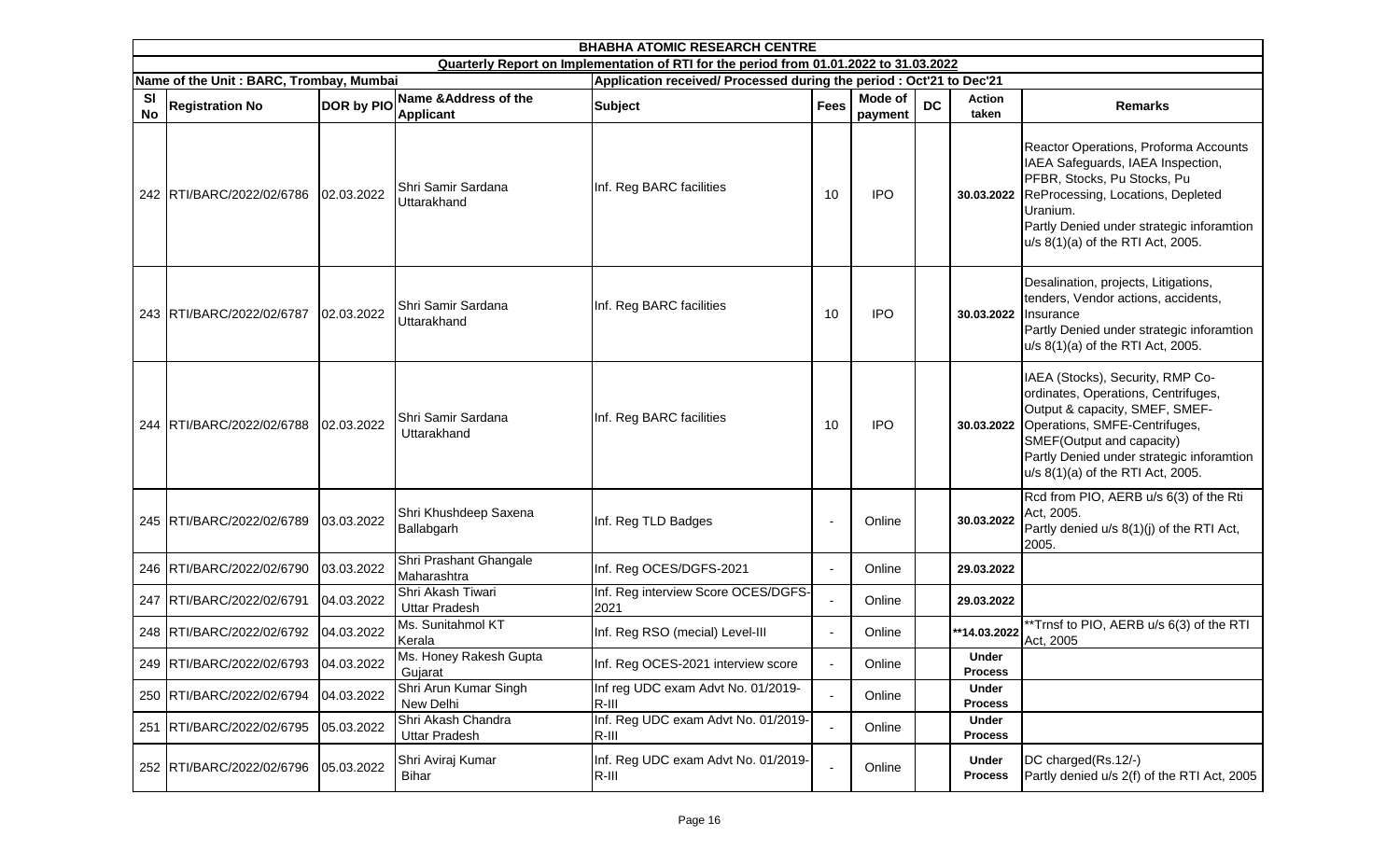|                 | <b>BHABHA ATOMIC RESEARCH CENTRE</b>    |            |                                             |                                                                                        |                          |                    |           |                                |                                                               |  |  |  |
|-----------------|-----------------------------------------|------------|---------------------------------------------|----------------------------------------------------------------------------------------|--------------------------|--------------------|-----------|--------------------------------|---------------------------------------------------------------|--|--|--|
|                 |                                         |            |                                             | Quarterly Report on Implementation of RTI for the period from 01.01.2022 to 31.03.2022 |                          |                    |           |                                |                                                               |  |  |  |
|                 | Name of the Unit: BARC, Trombay, Mumbai |            |                                             | Application received/ Processed during the period : Oct'21 to Dec'21                   |                          |                    |           |                                |                                                               |  |  |  |
| SI<br><b>No</b> | <b>Registration No</b>                  | DOR by PIO | Name & Address of the<br><b>Applicant</b>   | Subject                                                                                | <b>Fees</b>              | Mode of<br>payment | <b>DC</b> | <b>Action</b><br>taken         | Remarks                                                       |  |  |  |
|                 | 253   RTI/BARC/2022/02/6797             | 06.03.2022 | Ms. Poonam Mishra<br>Assam                  | Inf. Reg Spouse                                                                        | $\overline{a}$           | Online             |           | Under<br><b>Process</b>        | *Denied u/s 8(1) (j) of the RTI Act, 2005                     |  |  |  |
|                 | 254 RTI/BARC/2022/02/6798               | 07.03.2022 | Shri Ajay Kumar Saini<br>Rajasthan          | Inf. Reg OCES/DGFS-2020                                                                |                          | Online             |           | <b>Under</b><br><b>Process</b> | Rcd from PIO, BARC (Tarapur) u/s 6(3) of<br>the RTI Act, 2005 |  |  |  |
|                 | 255 RTI/BARC/2022/02/6799               | 07.03.2022 | Shri Sonu Kumar<br><b>Bihar</b>             | Inf. Reg OCES/DGFS-2021 Interview<br>marks                                             |                          | Online             |           | <b>Under</b><br><b>Process</b> | Rcd from PIO, BARC (Tarapur) u/s 6(3) of<br>the RTI Act, 2005 |  |  |  |
|                 | 256 RTI/BARC/2022/02/6800               | 07.03.2022 | Shri Sharique Hussain<br>Bihar              | Inf. Reg OCES-2021 marks                                                               | $\overline{\phantom{a}}$ | Online             |           | <b>Under</b><br><b>Process</b> |                                                               |  |  |  |
|                 | 257 IRTI/BARC/2022/02/6801              | 07.03.2022 | Shri Mukund Sharma<br>New Delhi             | Inf. Reg UDC (level-2) exam-<br>descriptive paper copy                                 |                          | Online             |           | <b>Under</b><br><b>Process</b> |                                                               |  |  |  |
|                 | 258 RTI/BARC/2022/02/6802               | 08.03.2022 | Shri Laxman Pakhare<br>Maharashtra          | Inf. Reg UDC Exam(Level-2)                                                             | $\overline{a}$           | Online             |           | <b>Under</b><br><b>Process</b> |                                                               |  |  |  |
|                 | 259 RTI/BARC/2022/02/6803               | 08.03.2022 | Shri Avinash Samal<br>Chattisgarh           | Inf. Reg OCES/DGFS-2021                                                                | $\overline{a}$           | Online             |           | <b>Under</b><br><b>Process</b> |                                                               |  |  |  |
|                 | 260 RTI/BARC/2022/02/6804               | 08.03.2022 | Shri Devnedra Kumar Patel<br>Madhya Pradesh | Inf. Reg OCES/DGFS-2021 marks                                                          | $\overline{\phantom{0}}$ | Online             |           | <b>Under</b><br><b>Process</b> |                                                               |  |  |  |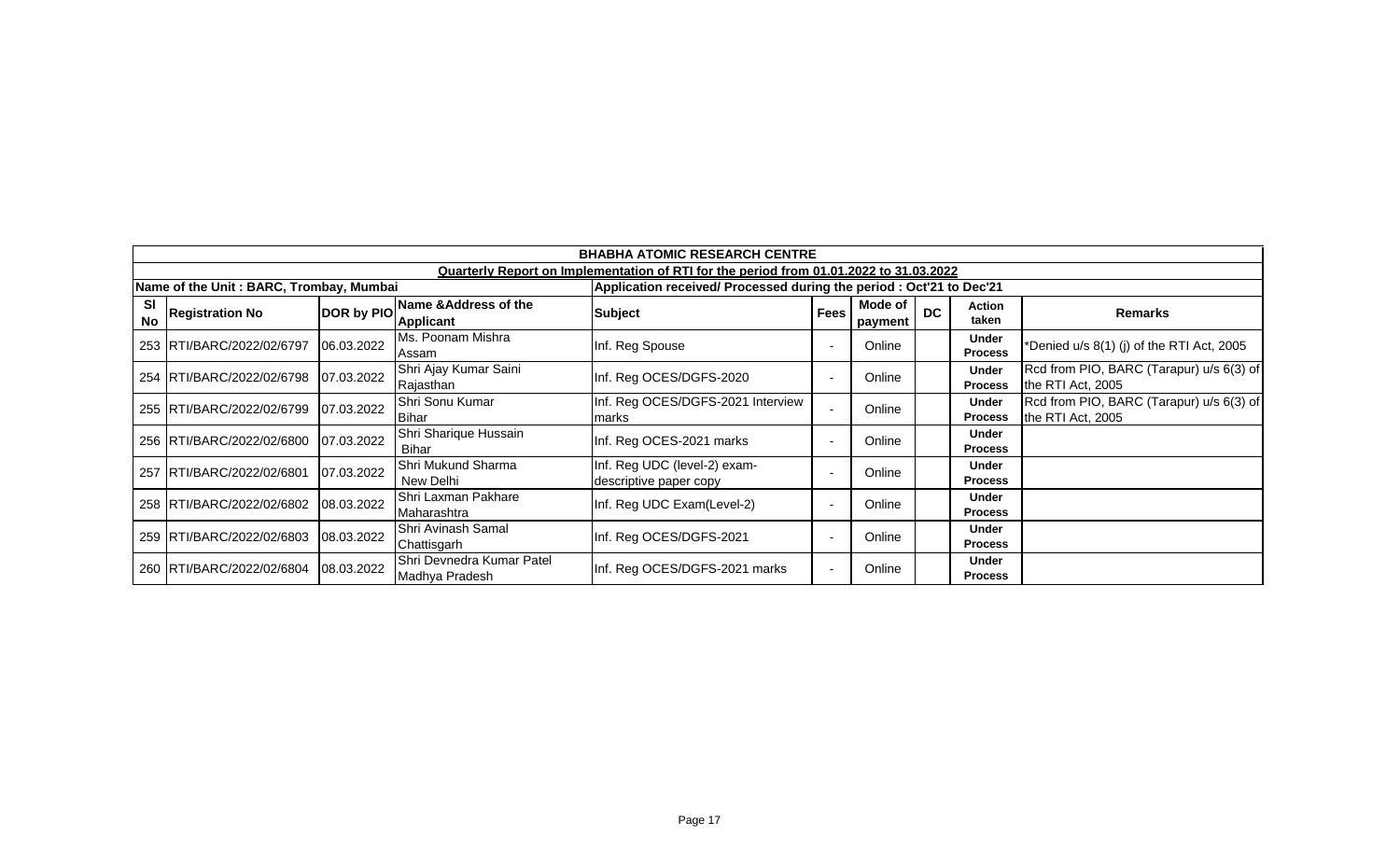|                 |                                         |            |                                            | <b>BHABHA ATOMIC RESEARCH CENTRE</b>                                                   |                 |                    |           |                                |                                                                                                            |
|-----------------|-----------------------------------------|------------|--------------------------------------------|----------------------------------------------------------------------------------------|-----------------|--------------------|-----------|--------------------------------|------------------------------------------------------------------------------------------------------------|
|                 |                                         |            |                                            | Quarterly Report on Implementation of RTI for the period from 01.01.2022 to 31.03.2022 |                 |                    |           |                                |                                                                                                            |
|                 | Name of the Unit: BARC, Trombay, Mumbai |            |                                            | Application received/ Processed during the period : Oct'21 to Dec'21                   |                 |                    |           |                                |                                                                                                            |
| SI<br><b>No</b> | <b>Registration No</b>                  | DOR by PIO | Name & Address of the<br><b>Applicant</b>  | <b>Subject</b>                                                                         | <b>Fees</b>     | Mode of<br>payment | <b>DC</b> | <b>Action</b><br>taken         | <b>Remarks</b>                                                                                             |
| 261             | RTI/BARC/2022/02/6805                   | 08.03.2022 | Shri Anshul Thakur<br>Hyderabad, telangana | Inf. Reg OCES-2021                                                                     | $\blacksquare$  | Online             |           | <b>Under</b><br><b>Process</b> |                                                                                                            |
|                 | 262 RTI/BARC/2022/02/6806               | 08.03.2022 | Shri Mahesh Kyatham<br>Telangana           | Inf. Reg OCES/DGFS-2021                                                                | $\sim$          | Online             |           | <b>Under</b><br><b>Process</b> |                                                                                                            |
|                 | 263 RTI/BARC/2022/02/6807               | 09.03.2022 | Ms. Arati<br>Maharashtra                   | Inf. Reg Advt.01/2019-R-III (UDC<br>exam)                                              | $\sim$          | Online             |           | <b>Under</b><br><b>Process</b> |                                                                                                            |
|                 | 264 RTI/BARC/2022/02/6808               | 09.03.2022 | Shri Ajay Kumar<br>Madhya Pradesh          | Inf. Reg PRIS-(I) to S&T (Station<br>Officer)                                          | $\blacksquare$  | Online             |           | <b>Under</b><br><b>Process</b> |                                                                                                            |
|                 | 265 RTI/BARC/2022/02/6809               | 09.03.2022 | Shri Karan Advani<br>Gujarat               | Inf. Reg Advt No. 01/2019-R-III for the<br>post of UDC                                 | $\blacksquare$  | Online             |           | <b>Under</b><br><b>Process</b> |                                                                                                            |
|                 | 266 RTI/BARC/2022/02/6810               | 10.03.2022 | Shri Lalit Kumar Mali<br>Maharashtra       | Inf. Reg education qualification &<br>experience for various posts (medical)           | $\sim$          | Online             |           | <b>Under</b><br><b>Process</b> |                                                                                                            |
|                 | 267 RTI/BARC/2022/02/6811               | 10.03.2022 | Ms. Anju<br>Haryana,                       | Inf reg descriptive paper                                                              | $\sim$          | Online             |           | <b>Under</b><br><b>Process</b> |                                                                                                            |
|                 | 268 RTI/BARC/2022/02/6812               | 10.03.2022 | Shri Ratheesh K<br>Tamil Nadu              | Inf. Reg UDC (L-2) exam & Doceumtn<br>verification                                     | 10 <sup>1</sup> | <b>IPO</b>         |           | <b>Under</b><br><b>Process</b> |                                                                                                            |
|                 | 269 RTI/BARC/2022/02/6813               | 16.03.2022 | Shri T.Prathapan<br>Maharashtra            | Inf. Reg notification/circular on<br>Compensatory-off                                  | $\blacksquare$  | Online             |           | <b>Under</b><br><b>Process</b> |                                                                                                            |
|                 | 270 RTI/BARC/2022/02/6814               | 16.03.2022 | Shri Banshi Lal<br>Rajashtan               | Inf. Reg OCES/DGFS-2021                                                                | $\blacksquare$  | Online             |           | <b>Under</b><br><b>Process</b> |                                                                                                            |
|                 | 271 RTI/BARC/2022/02/6815               | 16.03.2022 | Ms. Sunitahmol KT<br>Kerala                | Inf. Reg RSO                                                                           | $\blacksquare$  | Online             |           | <b>Under</b><br><b>Process</b> | Rcd from PIO, AERB u/s 6(3) of the RTI<br>Act, 2005                                                        |
|                 | 272 RTI/BARC/2022/02/6816               | 16.03.2022 | Shri Sachin Hanmant Shinde<br>Maharashtra  | Inf. Reg Tough Location Allowance-<br>NRB, Tarapur                                     | $\blacksquare$  | Online             |           | **24.03.2022                   | Rcd from PIO, DAE u/s 6(3) of the RTI<br>Act. 2005<br>*Trnsf to PIO, NRB u/s 6(30 of the RTI<br>Act, 2005  |
|                 | 273 RTI/BARC/2022/02/6817               | 17.03.2022 | Shri Sachin Shinde<br>Maharashtra          | Inf. Reg Tough Location Allowance-<br>NRB, Tarapur                                     | $\blacksquare$  | Online             |           | **24.03.2022                   | Rcd from PIO, DAE u/s 6(3) of the RTI<br>Act. 2005.<br>*Trnsf to PIO, NRB u/s 6(30 of the RTI<br>Act, 2005 |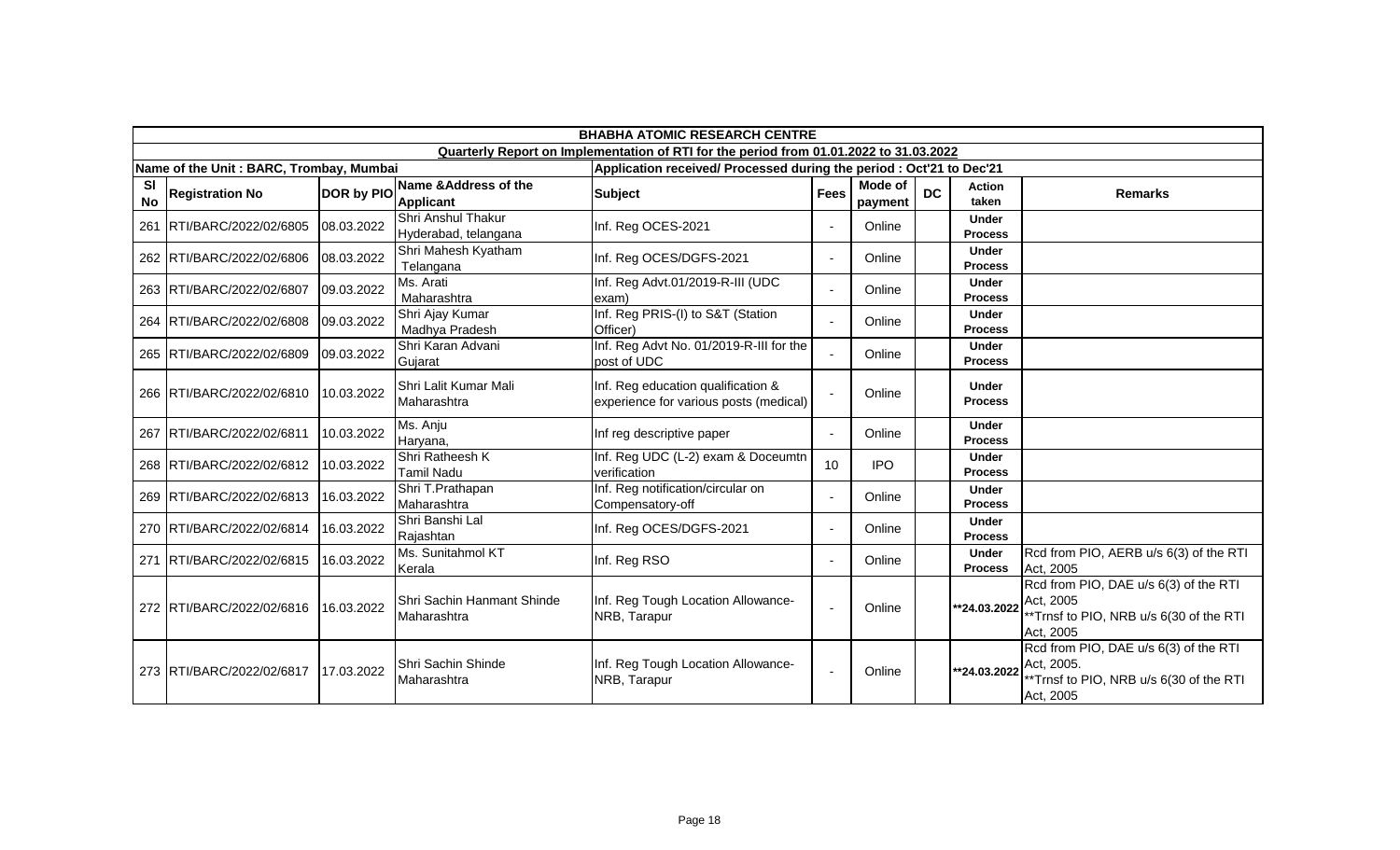|                        | <b>BHABHA ATOMIC RESEARCH CENTRE</b>    |                   |                                             |                                                                                        |                 |                           |           |                                |                                                                 |  |  |
|------------------------|-----------------------------------------|-------------------|---------------------------------------------|----------------------------------------------------------------------------------------|-----------------|---------------------------|-----------|--------------------------------|-----------------------------------------------------------------|--|--|
|                        |                                         |                   |                                             | Quarterly Report on Implementation of RTI for the period from 01.01.2022 to 31.03.2022 |                 |                           |           |                                |                                                                 |  |  |
|                        | Name of the Unit: BARC, Trombay, Mumbai |                   |                                             | Application received/ Processed during the period : Oct'21 to Dec'21                   |                 |                           |           |                                |                                                                 |  |  |
| <b>SI</b><br><b>No</b> | <b>Registration No</b>                  | <b>DOR by PIO</b> | Name & Address of the<br><b>Applicant</b>   | <b>Subject</b>                                                                         | <b>Fees</b>     | <b>Mode of</b><br>payment | <b>DC</b> | Action<br>taken                | <b>Remarks</b>                                                  |  |  |
|                        | 274 RTI/BARC/2022/02/6818               | 18.03.2022        | Ch. Jagadeeshwara Rao<br>Telangana          | Inf. Reg Surya Technologies                                                            | $\blacksquare$  | Online                    |           | <b>Under</b><br><b>Process</b> |                                                                 |  |  |
|                        | 275 RTI/BARC/2022/02/6819               | 19.03.2022        | Shri Tushar Kanti Deb<br><b>West Bengal</b> | Inf. Reg UDC (Level-2) exam                                                            | $\blacksquare$  | Online                    |           | <b>Under</b><br><b>Process</b> |                                                                 |  |  |
|                        | 276 RTI/BARC/2022/02/6820               | 19.03.2022        | Shri Sumit Lal<br>Nagaland                  | Inf. Reg OCES-2022                                                                     | $\blacksquare$  | Online                    |           | <b>Under</b><br><b>Process</b> |                                                                 |  |  |
|                        | 277 RTI/BARC/2022/02/6821               | 19.03.2022        | Shri Aman Kumar Singh<br>Jharkhand          | Inf. Reg UDC (Level-2) exam                                                            | $\blacksquare$  | Online                    |           | <b>Under</b><br><b>Process</b> |                                                                 |  |  |
|                        | 278 RTI/BARC/2022/02/6822               | 21.03.2022        | Ms. Sangita<br>Maharashtra                  | Inf. Reg letters to doctors at BARC<br>Hospital                                        | $\blacksquare$  | Online                    |           | <b>Under</b><br><b>Process</b> |                                                                 |  |  |
|                        | 279 RTI/BARC/2022/02/6823               | 21.03.2022        | Ms. Sangita<br>Maharashtra                  | Inf. Reg Salary details of spouse to<br>submit it to High Court                        | $\blacksquare$  | Online                    |           | <b>Under</b><br><b>Process</b> |                                                                 |  |  |
|                        | 280 RTI/BARC/2022/02/6824               | 22.03.2022        | Shri Sreeram Panigrahi<br>Tamil Nadu        | Inf. Reg PRIS (I)                                                                      | $\blacksquare$  | Online                    |           | <b>Under</b><br><b>Process</b> |                                                                 |  |  |
|                        | 281 RTI/BARC/2022/02/6825               | 22.03.2022        | Shri Ramlakhan<br>Karnataka                 | Inf. Reg APAR details for period 2016-<br>17 & 2017-18                                 | $\sim$          | Online                    |           | **24.03.2022                   | **Trnsf to PIO, RMP (Mysuru) u/s 6(3) of<br>the RTI Act, 2005.  |  |  |
|                        | 282 RTI/BARC/2022/02/6826               | 22.03.2022        | Shri Ramlakhan<br>Karnataka                 | Inf. Reg APAR details for period 2018-<br>19 & 2019-20                                 | $\blacksquare$  | Online                    |           | **24.03.2022                   | **Trnsf to PIO, RMP (Mysuru) u/s 6(3) of<br>the RTI Act, 2005.  |  |  |
|                        | 283 RTI/BARC/2022/02/6827               | 22.03.2022        | Ms. Yogita Rawat<br>Uttarakhand             | Inf. Reg Advt No. 01/2019(R-III)                                                       | 10 <sup>°</sup> | <b>IPO</b>                |           | <b>Under</b><br><b>Process</b> |                                                                 |  |  |
|                        | 284 RTI/BARC/2022/02/6828               | 25.03.2022        | Shri Ramamoorthy<br>Hyderabad               | Inf. Reg local Bidders/local<br>manufactureres                                         | $\blacksquare$  | Online                    |           | **30.03.2022                   | **Trnsf to PIO, DPS u/s 6(3) of the RTI<br>Act, 2005            |  |  |
|                        | 285 RTI/BARC/2022/02/6829               | 27.03.2022        | Shri Kunal Mohan Birwadkar<br>Maharashtra   | Inf. Reg complain                                                                      | $\blacksquare$  | Online                    |           | <b>Under</b><br><b>Process</b> |                                                                 |  |  |
|                        | 286 RTI/BARC/2022/02/6830               | 29.03.2022        | Shri Rohit Gupta<br>Maharashtra             | Inf. Reg Complaing letter & action<br>report reg guest house                           | $\blacksquare$  | Online                    |           | Under<br><b>Process</b>        |                                                                 |  |  |
|                        | 287 RTI/BARC/2022/02/6831               | 31.03.2022        | Ms. Paarul Rai<br>Madhya Pradesh            | Inf. Reg UDC Advt No. 01/2019-R-III                                                    | $\sim$          | Online                    |           | <b>Under</b><br><b>Process</b> |                                                                 |  |  |
|                        | 288 RTI/BARC/2022/02/6832               | 31.03.2022        | Shri Babulal<br>Rajasthan                   | Inf. Reg work Assistant/A                                                              | $\blacksquare$  | Online                    |           | <b>Under</b><br><b>Process</b> | Rcd from BARC (Tarapur) u/s 6(3) of the<br>RTI Act, 2005        |  |  |
|                        | 289 RTI/BARC/2022/02/6833               | 31.03.2022        | Shri Abhijeet Bonde<br>Maharashtra          | Inf. Reg OCES/DGFS-2013                                                                | $\sim$          | Online                    |           | <b>Under</b><br><b>Process</b> | Rcd from BARC (Tarapur) u/s 6(3) of the<br><b>RTI Act, 2005</b> |  |  |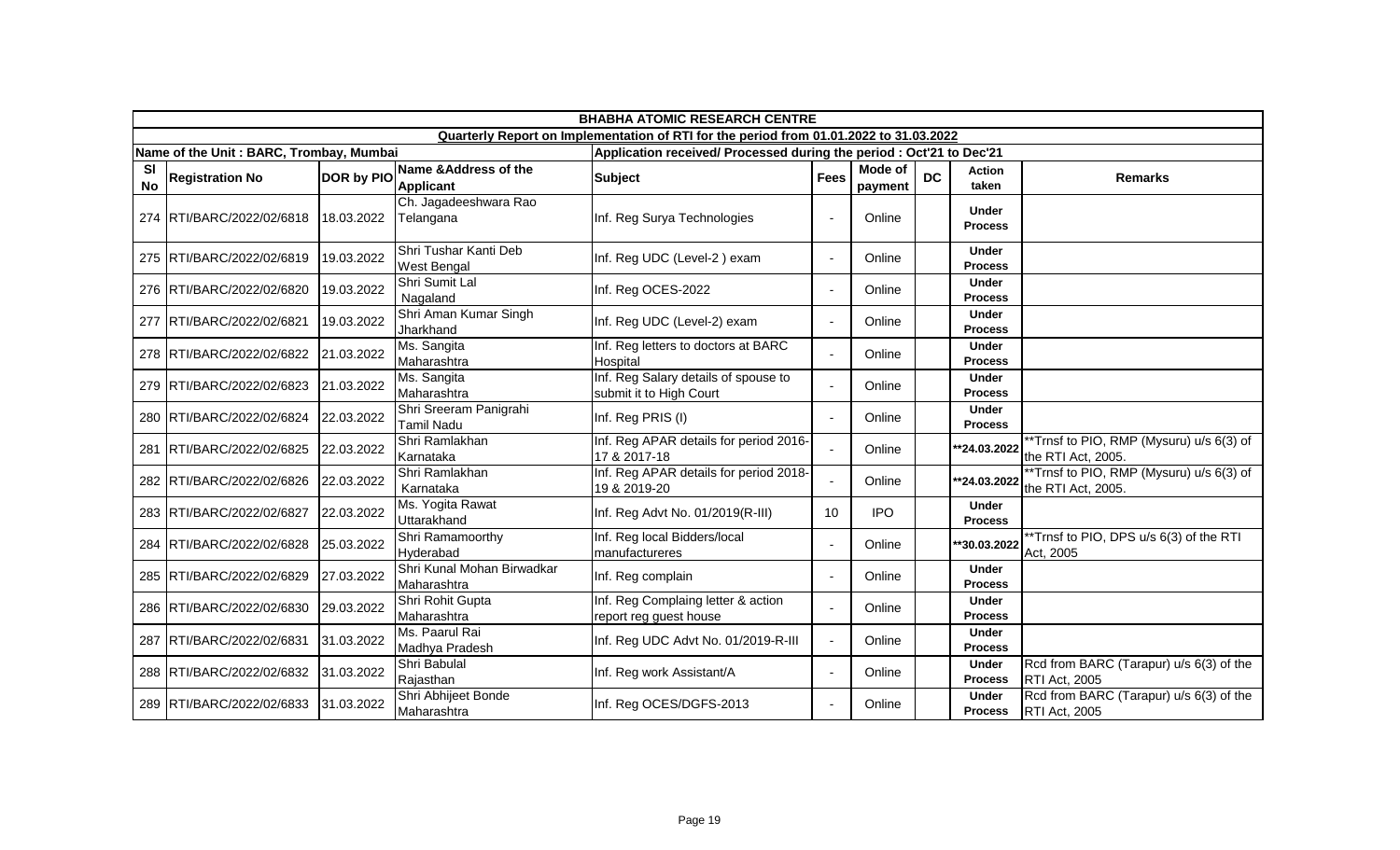|                        | <b>FIRST APPEAL</b>       |                      |                                            |                                                                                       |                     |                                                             |                |  |  |  |  |  |
|------------------------|---------------------------|----------------------|--------------------------------------------|---------------------------------------------------------------------------------------|---------------------|-------------------------------------------------------------|----------------|--|--|--|--|--|
|                        |                           |                      |                                            | Quaterly Report on Implementation of RTI for the period from 01.01.2022 to 31.03.2022 |                     |                                                             |                |  |  |  |  |  |
| <b>SI</b><br><b>No</b> | <b>Registration No</b>    | DOR by<br><b>PIO</b> | Name & Address of the<br><b>Applicant</b>  | <b>Subject</b>                                                                        | <b>Action taken</b> | <b>Disposal of Appeal</b>                                   | <b>Remarks</b> |  |  |  |  |  |
|                        | RTI/BARC/2021/10/6373     | 27.10.2021           | Shri Radhakrushna Nandi,<br>Madhya Pradesh | Inf. Reg Advt. No. 02/2019(R-II) for the<br>post of ASO                               | 24.11.2021          | Appeal received on 01.12.2021<br>Disposed off on 06.01.2022 |                |  |  |  |  |  |
|                        | 2 RTI/BARC/2021/11/6387   | 01.11.2021           | Shri Gaurav Sharma,<br>Chndigarh           | Inf. W.r.t. ASO and Security guard exam                                               | 25.11.2021          | Appeal received on 05.12.2021<br>Disposed off on 18.01.2022 |                |  |  |  |  |  |
|                        | 3   RTI/BARC/2021/11/6427 | 22.11.2021           | Shri Omprakash Kashiram<br>Maharashtra     | Inf. Reg Delhi Pollution removal measures 21.12.2021                                  |                     | Appeal received on 02.12.2021<br>Disposed on on 18.01.2022  |                |  |  |  |  |  |
|                        | 4   RTI/BARC/2021/11/6407 | 17.11.2021           | Shri Rohan B. Dhamane<br>Maharashtra       | Inf. Reg ASO (Cadre strength)                                                         | 08.12.2021          | Appeal received on 27.12.2021<br>Disposed off on 01.02.2022 |                |  |  |  |  |  |
|                        | 5   RTI/BARC/2019/09/4995 | 25.09.2019           | Shri Vankar J.S., Gujarat.                 | Inf. Reg APAR maintainence                                                            | 24.10.2019          | Appeal received on 25.12.2021<br>Disposed off on 04.02.2022 |                |  |  |  |  |  |
|                        | 6 RTI/BARC/2021/12/6497   | 02.12.2021           | Shri Mohit Gupta<br>Jharkhand              | Inf. Reg Interview marks of self & cut-off<br>marks in BARC OCES-2021                 | 28.12.2021          | Appeal received on 03.01.2022<br>Disposed off on 27.01.2022 |                |  |  |  |  |  |
|                        | 7   RTI/BARC/2021/12/6533 | 11.12.2021           | Shri Babu Lal, Rajasthan                   | Inf. Reg steg-II exam of WA/A in BARC                                                 | 04.01.2022          | Appeal received on 04.01.2022<br>Disposed off on 09.02.2022 |                |  |  |  |  |  |
|                        | 8 RTI/BARC/2021/12/6545   | 13.12.2021           | Shri Daud Usman Patharwat<br>Maharashtra   | Inf. Reg Advt No. 01/2019(R-II) Work<br>Assistant result                              | 06.01.2022          | Appeal received on 07.01.2022<br>Disposed off on 10.02.2022 |                |  |  |  |  |  |
|                        | 9 RTI/BARC/2021/11/6417   | 20.11.2021           | Shri Rishabh Sharma<br>Rajasthan           | Inf. Reg ASO (A) cut-off marks for Advt<br>No. 02/2019(R-II)                          | 14.12.2021          | Appeal received on 08.01.2022<br>Disposed off on 09.02.2022 |                |  |  |  |  |  |
|                        | 10 RTI/BARC/2021/12/6521  | 07.12.2021           | Ms.Princy Verma, Bihar                     | Inf.Reg. Advt.No.01/2021(R1) w.r.t marks<br>& cut off                                 | 31.12.2021          | Appeal received on 09.01.2022<br>Disposed off on 01.02.2022 |                |  |  |  |  |  |
|                        | 11 RTI/BARC/2021/11/6400  | 11.11.2021           | Shri S.S Sonwalkar<br>Hyderabad            | Inf reg relocation of BARC Employees to<br><b>ECIL</b>                                | 08.12.2021          | Appeal received on 17.01.2022<br>Disposed off on 28.02.2022 |                |  |  |  |  |  |
|                        | 12 RTI/BARC/2021/12/6539  | 13.12.2021           | Shri Kommaddi Ramanjeneya<br>Mysuru        | Inf. Reg CHSS                                                                         | 12.01.2022          | Appeal received on 20.01.2022<br>Disposed off on 02.03.2022 |                |  |  |  |  |  |
|                        | 13 RTI/BARC/2021/12/6575  | 21.12.2021           | Shri Kunal Mohan Birwadkar<br>Maharashtra  | Inf. Reg complain submitted against NV<br>Mayekar                                     | 18.01.2022          | Appeal received on 20.01.2022<br>Disposed off on 02.03.2022 |                |  |  |  |  |  |
|                        | 14 RTI/BARC/2021/12/6597  | 27.12.2021           | Shri D.Sanjay Kumar<br>Tamil Nadu          | Inf. Reg Promotion norms & APAR<br>gradings                                           | 19.01.2022          | Appeal received on 21.01.2022<br>Disposed off on 02.03.2022 |                |  |  |  |  |  |
|                        | 15 RTI/BARC/2022/01/6624  | 01.01.2022           | Ms Honey Rakesh Gupta<br>Ahmedabad         | Inf. Reg interview score OCES-2021                                                    | 28.01.2022          | Appeal received on 28.01.2022<br>Disposed off on 03.03.2022 |                |  |  |  |  |  |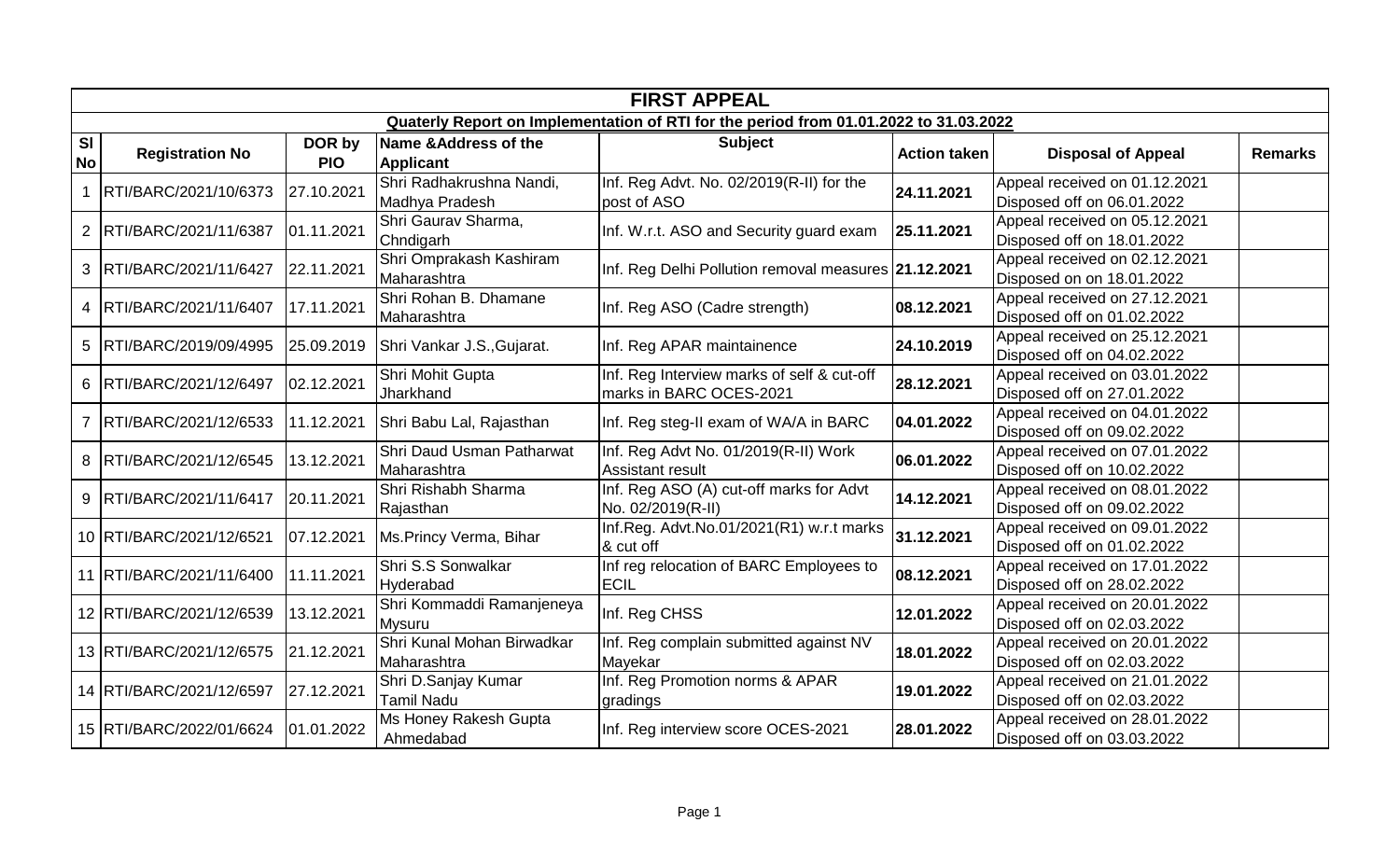|                        |                            | Quaterly Report on Implementation of RTI for the period from 01.01.2022 to 31.03.2022 |                                                      |                                                                           |                     |                                                             |                |  |  |  |  |  |  |
|------------------------|----------------------------|---------------------------------------------------------------------------------------|------------------------------------------------------|---------------------------------------------------------------------------|---------------------|-------------------------------------------------------------|----------------|--|--|--|--|--|--|
| <b>SI</b><br><b>No</b> | <b>Registration No</b>     | DOR by<br><b>PIO</b>                                                                  | <b>Name &amp; Address of the</b><br><b>Applicant</b> | <b>Subject</b>                                                            | <b>Action taken</b> | <b>Disposal of Appeal</b>                                   | <b>Remarks</b> |  |  |  |  |  |  |
|                        | 16 RTI/BARC/2021/12/6602   | 30.12.2021                                                                            | Shri Chaitanya Gopalpuram,<br>chennai                | Inf.reg cut-off score for OCES-2021                                       | 21.01.2022          | Appeal received on 02.02.2022<br>Disposed off on 17.03.2022 |                |  |  |  |  |  |  |
|                        | 17   RTI/BARC/2021/12/6566 | 18.12.2021                                                                            | Shri Kunal Kumar<br><b>Bihar</b>                     | Inf. Reg Advt No. 01/2019(R-III) UDC<br>level-2 exam                      | 14.01.2022          | Appeal received on 03.02.2022<br>Disposed off on 03.03.2022 |                |  |  |  |  |  |  |
|                        | 18 RTI/BARC/2022/01/6633   | 10.01.2022                                                                            | Shri Manish Rathore<br>Madhya Pradesh                | Inf. Reg Cat-II trainee vacancy in BARC                                   | 08.02.2022          | Appeal received on 11.02.2022<br>Disposed off on 24.03.2022 |                |  |  |  |  |  |  |
|                        | 19 RTI/BARC/2022/01/6671   | 23.01.2022                                                                            | Shri Narayan Lal<br>Rajasthan                        | Inf. Reg Advt No. 01/2021 (R-I) Nurse/A                                   | 11.02.2022          | Appeal received on 18.02.2022<br>Disposed off on 23.03.2022 |                |  |  |  |  |  |  |
|                        | 20 RTI/BARC/2022/01/6641   | 12.01.2022                                                                            | Shri Devendra Singh,<br>Rajasthan                    | Inf. Regarding Advt. No.1/2021(R-1) for<br>the post of Nurse/A            | 08.02.2022          | Appeal received on 18.02.2022<br>Disposed off on 23.03.2022 |                |  |  |  |  |  |  |
|                        | 21   RTI/BARC/2022/01/6659 | 20.01.2022                                                                            | Shri Surest Namdeo Brahme<br>Maharashtra             | Inf. Reg attendance certificate                                           | 10.02.2022          | Appeal received on 19.02.2022<br>Disposed off on 02.03.2022 |                |  |  |  |  |  |  |
|                        | 22 RTI/BARC/2022/01/6639   | 11.01.2022                                                                            | Shri Paneerselvam J<br><b>Tamil Nadu</b>             | Inf. Reg Cat-II trainee appointment                                       | 08.02.2022          | Appeal received on 21.02.2022<br>Disposed off on 25.03.2022 |                |  |  |  |  |  |  |
|                        | 23 RTI/BARC/2022/02/6705   | 02.02.2022                                                                            | Shri Devendra D.Nalawade<br>Maharashtra              | Inf. Reg Employee<br>(Shri Vilas V.Kanekar)                               | 25.02.2022          | Appeal received on 25.02.2022<br><b>Under process</b>       |                |  |  |  |  |  |  |
|                        | 24 RTI/BARC/2022/01/6690   | 29.01.2022                                                                            | Shri Raghav Shukla<br><b>Uttar Pradesh</b>           | Inf. Reg Advt No. 01/2019 (R-III)                                         | 25.02.2022          | Appeal received on 25.02.2022<br><b>Under Process</b>       |                |  |  |  |  |  |  |
|                        | 25 RTI/BARC/2022/01/6697   | 01.02.2022                                                                            | Shri Ganeshan Mani<br>Maharashtra                    | Inf. Reg Anushakti Nagar Security                                         | 25.02.2022          | Appeal received on 01.03.2022<br><b>Under Process</b>       |                |  |  |  |  |  |  |
|                        | 26 RTI/BARC/2022/02/6747   | 16.02.2022                                                                            | Shri Ajay Kumar<br>Madhya Pradesh                    | Inf. Reg PRIS (I) for Fire service<br>personnels                          | 02.03.2022          | Appeal received on 03.03.2022<br><b>Under Process</b>       |                |  |  |  |  |  |  |
|                        | 27 RTI/BARC/2022/01/6680   | 26.01.2022                                                                            | Shri Rajaram R<br><b>Tamil Nadu</b>                  | Inf. Reg Cat-li trainees recruited between<br>1986 to 1989 in BARC mumbai | 11.02.2022          | Appeal received on 03.03.2022<br><b>Under Process</b>       |                |  |  |  |  |  |  |
|                        | 28 RTI/BARC/2022/02/6712   | 04.02.2022                                                                            | Shri Satyavir Gautam<br>Uttarakhand                  | Inf. Reg Radiation query                                                  | 03.03.2022          | Appeal received on 22.03.2022<br><b>Under Process</b>       |                |  |  |  |  |  |  |
|                        | 29 RTI/BARC/2022/02/6739   | 14.02.2022                                                                            | Shri Binoy E.B<br>Kerala                             | Inf. Reg DRM (Advt No. 01/2012(R-II)                                      | 01.03.2022          | Appeal received on 04.03.2022<br><b>Under Process</b>       |                |  |  |  |  |  |  |
|                        | 30 RTI/BARC/2022/01/6679   | 25.01.2022                                                                            | Shri Narsi Lal Meena<br>Rajasthan                    | Inf. Reg DQE conducted by DAE                                             | 23.02.2022          | Appeal received on 22.03.2022<br><b>Under Process</b>       |                |  |  |  |  |  |  |
|                        | 31 RTI/BARC/2022/01/6683   | 27.01.2022                                                                            | Shri Narsi Lal Meena<br>Rajasthan                    | Inf. Reg Liasion Officer. SC/ST Promotion<br>& seniority                  | 23.02.2022          | Appeal received on 22.03.2022<br><b>Under Process</b>       |                |  |  |  |  |  |  |